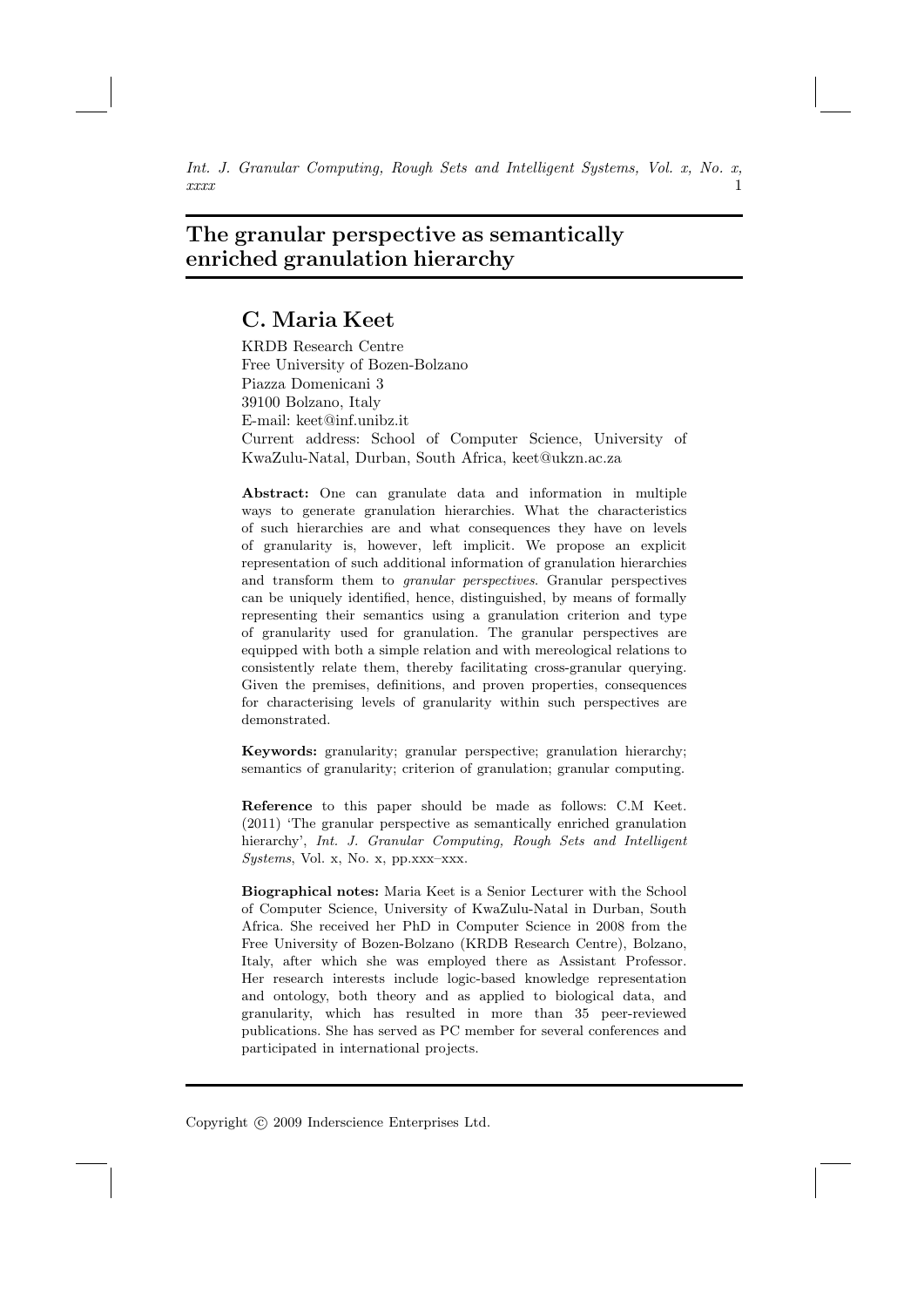# 1 Introduction

The granulation of data, information, or knowledge results in granules, which are grouped into levels of granularity so that these levels can be organised in a granulation hierarchy. To generate such hierarchies, one can take a data-centric approach focussed on objects and their values by using rough and fuzzy sets and logic (e.g., Lin, 2009; Zadeh, 1997; Yao, 2004) as well as the more traditional crisp semantics using set theory or a first or higher order logic (e.g., Lin and Qing, 2007; Bittner and Smith, 2003), where a sound theory of the latter aids investigating details of the former (see e.g., Reformat and Ly, 2009). These approaches, however, do not reveal explicitly how we make or detect a granulation hierarchy, what its properties are, how one identifies the hierarchies, and how those hierarchies can be managed computationally in a consistent and reusable way in a granulated information system. The hierarchies we focus on here have levels such as cell ≺ tissue  $\prec$  organ  $\prec$  body and second  $\prec$  minute  $\prec$  hour, i.e., granulation of the subject domain<sup>1</sup> where objects, or the classes or concepts they instantiate, reside in such levels. There are few proposals to represent such hierarchies formally. For instance, lattices that can be a mere set of levels of detail (Stell and Worboys, 1998) or indicated as "multiviews" where each lattice presents a different perspective on the data (Chen and Yao, 2006). They do not have a means to represent what the properties are that are used to generate the lattices. Qiu et al.  $(2007)$  introduce the notion of "granular world" that corresponds to a level, and the union of such granular worlds is called a "full granular space", which corresponds to a granulation hierarchy that must be a taxonomy. However, they do not specify criteria for unifying the granular worlds. Bittner and Smith (2003) focus on hierarchies solely based on the parthood relation, but they did not propose a means to relate the hierarchies to each other. Domain experts, however, do want to link hierarchies in their information systems, such as in Geographic Information Systems (Camossi et al., 2003; Keet, 2009), medicine (Grizzi and Chiriva-Internati, 2006; Ribba et al., 2006; Keet and Kumar, 2005) and for ontologies to be used in data integration in the Semantic Web for Life Sciences (Smith et al., 2007). A requirement is to perform conditional selections on levels across hierarchies, e.g.:

For a map at the *Country*-level of granularity,

show also the rivers with flow  $\geq$  100000 dm<sup>3</sup>/minute.

The execution of rules across granularities is a similar requirement; e.g.:

If the doctor needs a daily view of the growth of the cancer in patient  $\#1$ ,

then deliver the tissue samples

as opposed to delivering cell cultures (or microarrays) at the Cell-level (Moleculelevel, respectively) to monitor over intervals at the Hour-level (or Minute-level, respectively). Or one may want to query for all granulated properties, e.g.:

Retrieve all properties of *Monocyte* at the *Cell*-level.

To develop computational support to meet such user requirements, one has to be able to identify hierarchies so as to distinguish between them, after which one can relate the hierarchies consistently and transparently.

We introduce the concept of *granular perspective* in order to solve the user requirements to identify and link granulation hierarchies. A granular perspective provides a means to represent precisely and explicitly the hitherto implicit characteristics of granulation hierarchies. To arrive at this point, we take a formal,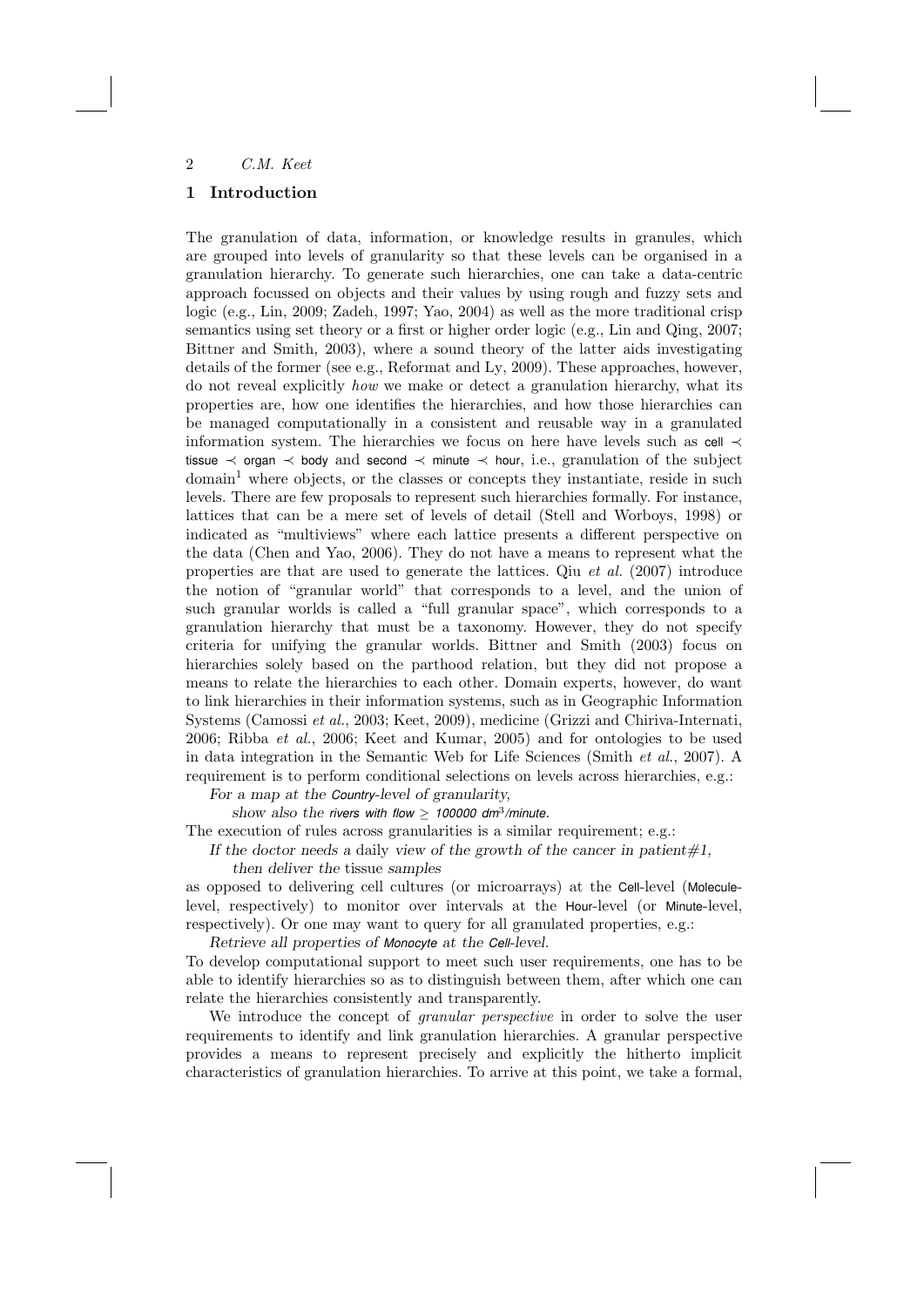ontology-inspired, approach, with which we identify and prove several properties of granular perspectives. Mainly, it will be shown that the combination of criterion for granulation and the type of granularity determines uniqueness of a granular perspective, that levels in the perspective have the same type of granularity, and that each level resides in exactly one perspective. Decisions as to how one identifies the granular perspectives have consequences for a definition of granular level, which we shall address insofar as it follows from the characterisation of granular perspectives. With these characteristic in place, we can address how to link up the different granular perspectives and the levels that reside in such perspectives, hence, providing the formal foundation to solve the user requirements for cross-granular information retrieval. We introduce both a simple linking of the perspectives for ease of implementation and an ontologically-motivated one based on mereology. While it may be possible to argue about the chosen ontological commitments, the purpose is to demonstrate the consequences of such choices and propose a solution. The formal characterisation of the essential properties of a granular perspective is elegant and easy to implement in a modeling framework for specifying the declarative knowledge about the granulation and also usable for retrieving granulated information.

In the remainder of the paper, we first provide a brief overview in Section 2, which is followed by the characterisation of granular perspective and its basic relations in Section 3. Some consequences for granular levels are discussed in 4 and the linking of perspectives is addressed in Section 5. We conclude in section 6.

## 2 Informal overview

The principal entities, relations, and constraints that will be discussed and formalised in the following sections are depicted in the left-hand and top-half of Figure 1. The TypeOfGranularity that relates the types of granularity to perspective and level are only summarised in the figure. These types of granularity each describe different mechanisms of granulation, such as using the parthood relation, multi-representation of an object, semantic aggregations (including taxonomies), and aggregating by fixed calculations (60 seconds in a minute, etc.). It suffices for the current scope to know that the first distinction is made between quantitative (sG) and qualitative (nG) granularity; the reader is referred to (Keet, 2010) for the description of the rationale and explanation of the taxonomy. To ensure each granulation hierarchy is consistent ontologically, two properties have to be taken into account. The first ingredient is that exactly one of those types of granularity must be used to devise the levels in the hierarchy; this is depicted with the blob and line next to the rectangle labelled with has granulation. Consequently, the levels adhere to the same type of granularity as the perspective they reside in. The second ingredient is the Criterion for granulation with which one selects which properties of the objects are used to granulate and demarcate a section of the subject domain to generate the hierarchy. Both the type of granularity and the criterion are necessary for the identification of a granular perspective, which is denoted with the divided circle. The Criterion itself consists of at least two properties, one of which is a QualityProperty if the type of granularity used for the granular perspective is of the (quantitative) sG type. Due to space limitations, we shall not address all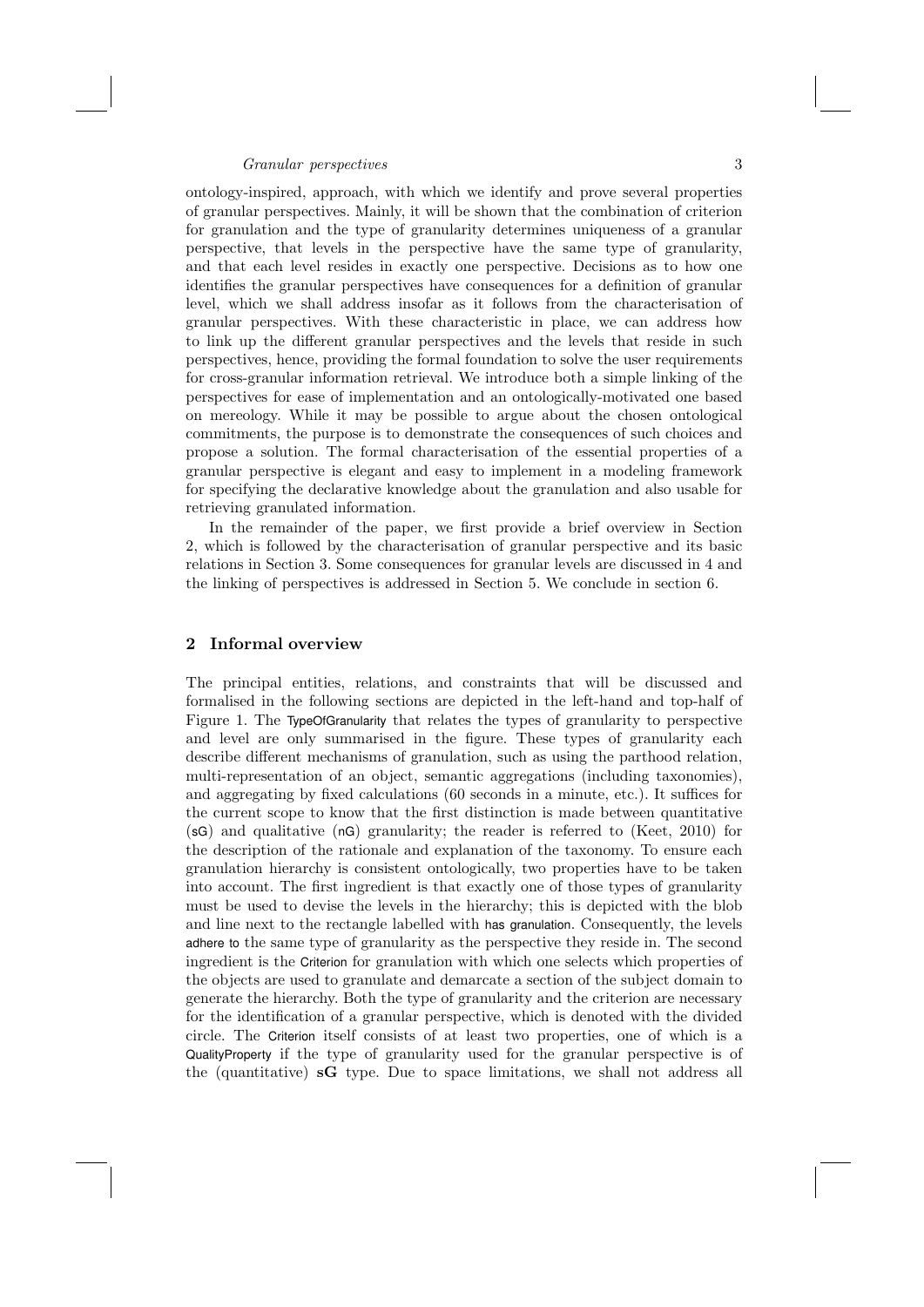ontological considerations and justifications (such as why the precedes relation is at least a strict total order (Keet, 2007) with 1:1 participation constraint between the levels in a hierarchy (Keet, 2008)). The components in Figure 1 do not mention explicitly the data, information, or knowledge that is granulated, because it serves as an organising framework for granulation. It is beyond the current scope to discuss this in-depth, and we shall simply use the notion that they—particulars, universals, concepts, i.e., theory  $\mathcal T$  or interpretation domain  $\Delta$ —reside in a level.

# 3 Identifying granular perspectives

Most contributions to granular computing focus on generating granules and granular levels, although granulating a body of data, information, or knowledge invariably results in a granulation *hierarchy* that encompasses and orders the granules and levels. Little knowledge about the characteristics of such hierarchies is described formally as declarative knowledge and in a computationally easily reusable way across software applications. It is possible to extract various informal assumptions that ideally should be stated explicitly to make this implicit knowledge available for computational use, such as the mechanisms of granulation and that the objects' attributes have been used. Henceforth, we denote such a more comprehensively represented 'granulation hierarchy with additional properties' a granular perspective, abbreviated as GP. With the notion of granular perspective, one does not necessarily have to know which levels are in the perspective and how,



Figure 1 Graphical depiction of the main entity types (roundtangles), their relations (rectangles), and constraints (purple icons) for granularity; see text for explanation and formalisation.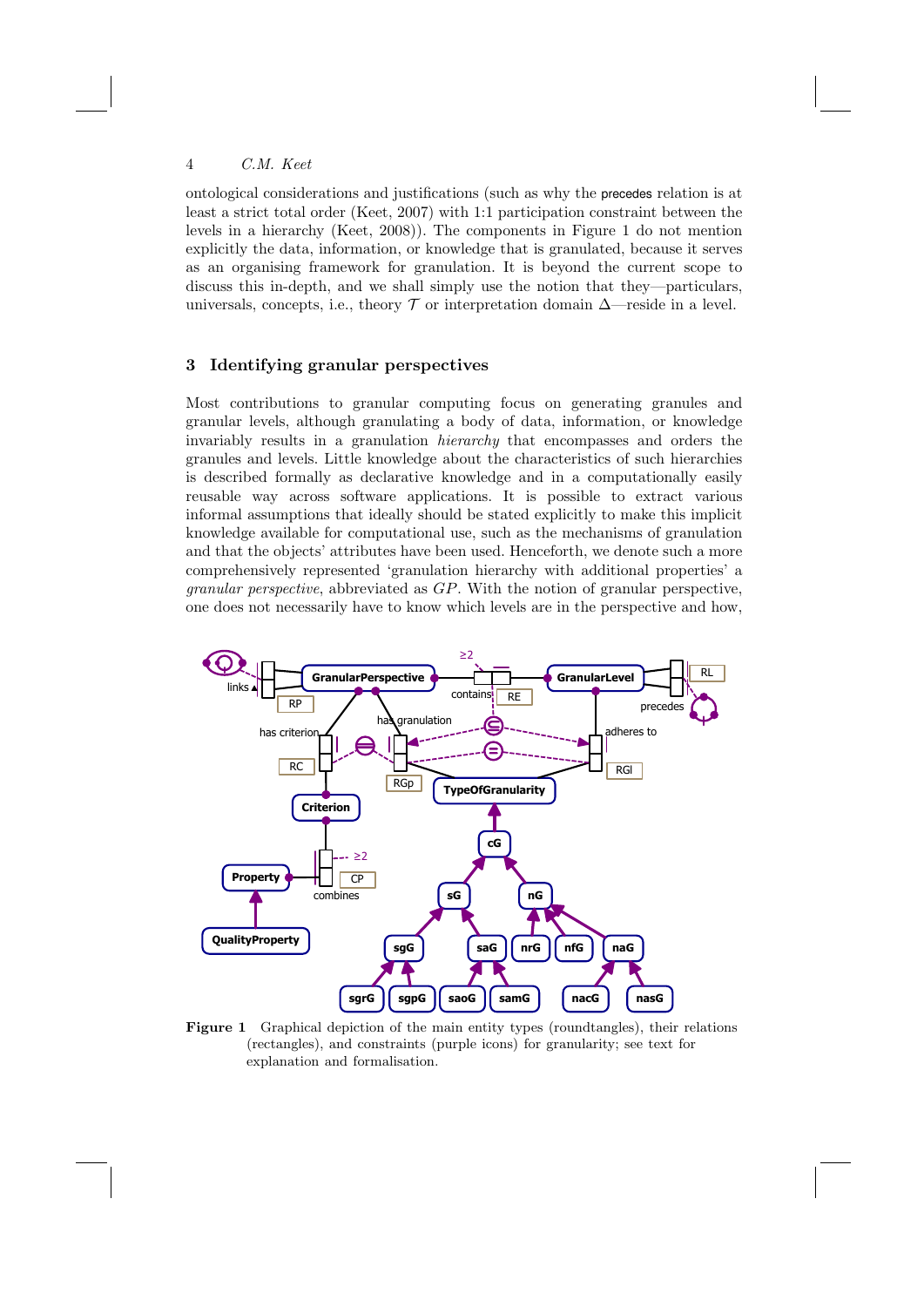but only that there are levels in the hierarchy. Take, e.g., the perspectives human structural anatomy, modes of transmission of infectious agents (Keet and Kumar, 2005), and administrative regions (Camossi *et al.*, 2003), which give an indication what is granulated. They do not indicate if human structural anatomy has a mere 4 levels of detail (e.g., body, organ, tissue, and cell) or  $\geq 7$  by also covering body part, organelle, and molecule to group the anatomical entities in a more fine-grained way. Instead, it indicates just that the perspective will have some levels. Observe that none of these perspectives mention other aspects of the entities that are granulated, such as the functions of anatomical entities, the mode of action of the infectious bacteria, and the geographical region of the cities, respectively. This approach assumes that they are covered by *other* perspectives like human functional anatomy, mode of action, and geographic regions, respectively. That is, when granulating entities, one highlights and chooses a perspective by using one or more properties (attributes) along which to order the entities. Normally, one does not use all represented properties of the entities to create a hierarchy with levels, although it is possible.

Thus, one can use one or more particular attributes and group its values at different levels of detail or use some other characteristic for construction and identification of a granulation hierarchy whilst ignoring other attributes. For instance, the human structural anatomy that, in that hierarchy, ignores other properties of those entities such as a cell's function and the organ's spatial location. This basic notion of 'highlighting', i.e, the usage of a selection of properties, has been noted elsewhere as well (Bittner and Smith, 2003; Chen and Yao, 2006). It requires, however, a closer ontological investigation into what kind of things those properties or attributes are, given that many kinds of properties have been identified by philosophers (Swoyer, 2000). Of particular interest are:

- Sortal property that provides principles of identity (e.g., being a chair);
- Essential property where the individual always has that property for the time of the individual's existence (being a dog is an essential property of Lassie);
- Natural (protein) and artificial (television) kinds;
- Attribute-like properties such as characterising properties that "do not divide the world up into a definite number of things" (e.g., being square redness requires a thing to be square-shaped or red, respectively);
- Primary property as objective feature of the world (size, protein conformation) versus relational properties such as the extrinsic one (married to) and secondary properties that "somehow depend on the mind" (taste).

It is clear that sortal and essential properties and artificial and natural kinds are more suitable for use in taxonomies and partonomies (using e.g.,  $\mathbf{n}\mathbf{G}$  or  $\mathbf{n}\mathbf{a}\mathbf{G}$ type of granularity), whereas the characterising and primary properties provide measurable characteristics of the objects, and therefore are easily usable for quantitative granularity  $(\mathbf{s}\mathbf{G})$ . However, more ontological investigation is needed to ascertain which of those kinds of properties are used for granulation and to constrain granulation to those kinds. For now, it suffices to observe that it is important that one does granulate according to specific properties with which the subject domain is partitioned.

Given this observation and looking ahead to computational use of granular perspectives, the requirement surfaces to formally represent it. Knowledge representation languages and programming languages are flexible about how to formally represent properties, such as attributes in a UML Class diagram or as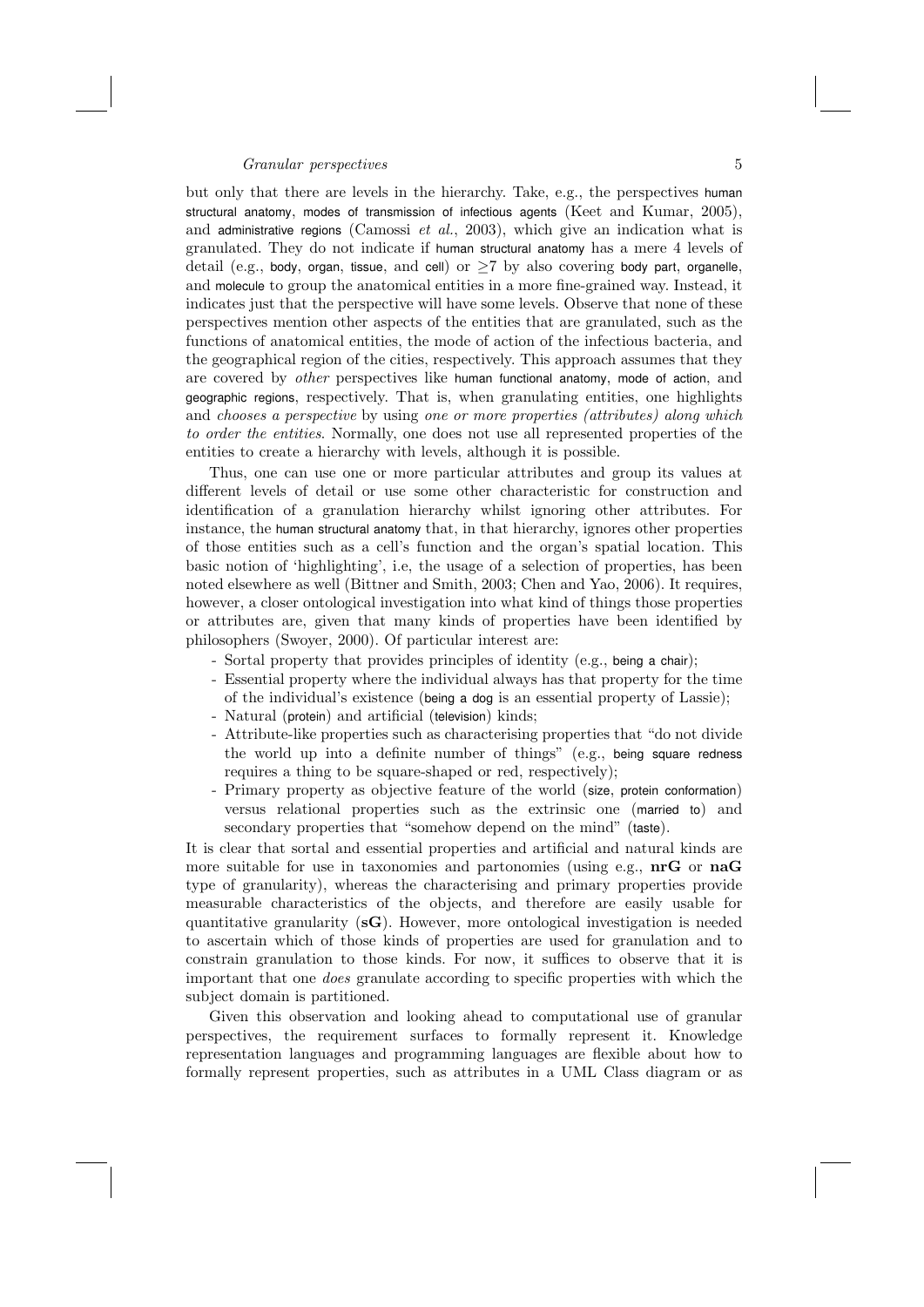unary or binary predicates. For our purpose, we can gloss over these finer details of implementations and focus on enabling the representation of the characteristics of granular perspectives. To this end, we generalise from this and capture it within a criterion for granulation.

# 3.1 The criterion for granulation

Each granular perspective has a criterion that provides the properties by which one performs the granulation. Winther (2006) and Chen and Yao (2006) allude to using criteria as well, albeit philosophically in an informal manner or formally but lacking an ontological foundation, respectively. I will characterise the criterion for granulation more precisely, but let us start with a few examples of granular perspectives and their criteria that are taken from the literature.

Example 3.1: Eight of the nine granular perspectives identified earlier by Keet and Kumar (2005) for the granulation of the infectious diseases domain had two components for the criterion for granulation (the remaining one needs refinement), such as Source of infection with a modifier Mode of transmission  $(p_1)$ , Site with modifier Site of entry  $(p_2)$  or Site of effect  $(p_3)$ , and Mode of action in pathology combined with Function as particular property for the modes of action of the infectious agent  $(p_6)$ versus pathological structure  $(p_7)$  and process  $(p_8)$ . Other examples of criteria in biomedicine are Human structural anatomy and Cancer growth activity at different levels of granularity (Grizzi and Chiriva-Internati, 2006; Kumar et al., 2005; Ribba et al., 2006). Several ecosystem hierarchies have been analysed by Salthe (1985) who proposes a Genealogical hierarchy of nature that takes time into account and Ecological hierarchy of nature for energy exchanges in systems of *spatial* extent. Mota et al. (1995) aggregate ecological processes at different time granularities and Sorokine et al.  $(2006)$  combine ecological units with scale—i.e., also using two properties.

These examples do not suffice to make a criterion always a combination of two properties as general constraint for all granular perspectives. In addition, the criterion for granulation may have a sequence with a step-wise demarcation toward the focal property for granulation instead of properties of equal importance in the granulation. Further, the combination of properties is different for perspectives that have nG or sG types of granularity, because some scale is always involved in the criterion for quantitative, scale-dependent granularity. This, then leads me to propose that the criterion for granulation,  $C$ , is a combination of either at least two properties, *Prop*, or at least one property and a quality property,  $Q$ , where  $\forall x(Q(x) \rightarrow Prop(x))$ , that has a measurable region. The idea behind the distinction between *Prop* and  $Q$  is to have a means to represent the difference between qualitative and quantitative granularity. For the latter (sG and its subtypes), the criterion  $C$  is a combination of a sortal or essential property or natural or artificial kind and a characterizing or secondary property (quality) for the value or value range that is determined by the type of scale used. For example, Surface (a  $Prop$ ) with 'modifier' the Surface metric scale (a  $Q$ ) measured in, say, m<sup>2</sup>, dam<sup>2</sup>, km<sup>2</sup>—hence, with three levels  $l_1$ ,  $l_2$ , and  $l_3$  in that granular perspective—for saoG type of granularity. Thus, the semantics and usage of a scale for granulation is part of a granulation criterion, which is represented with QualityProperty.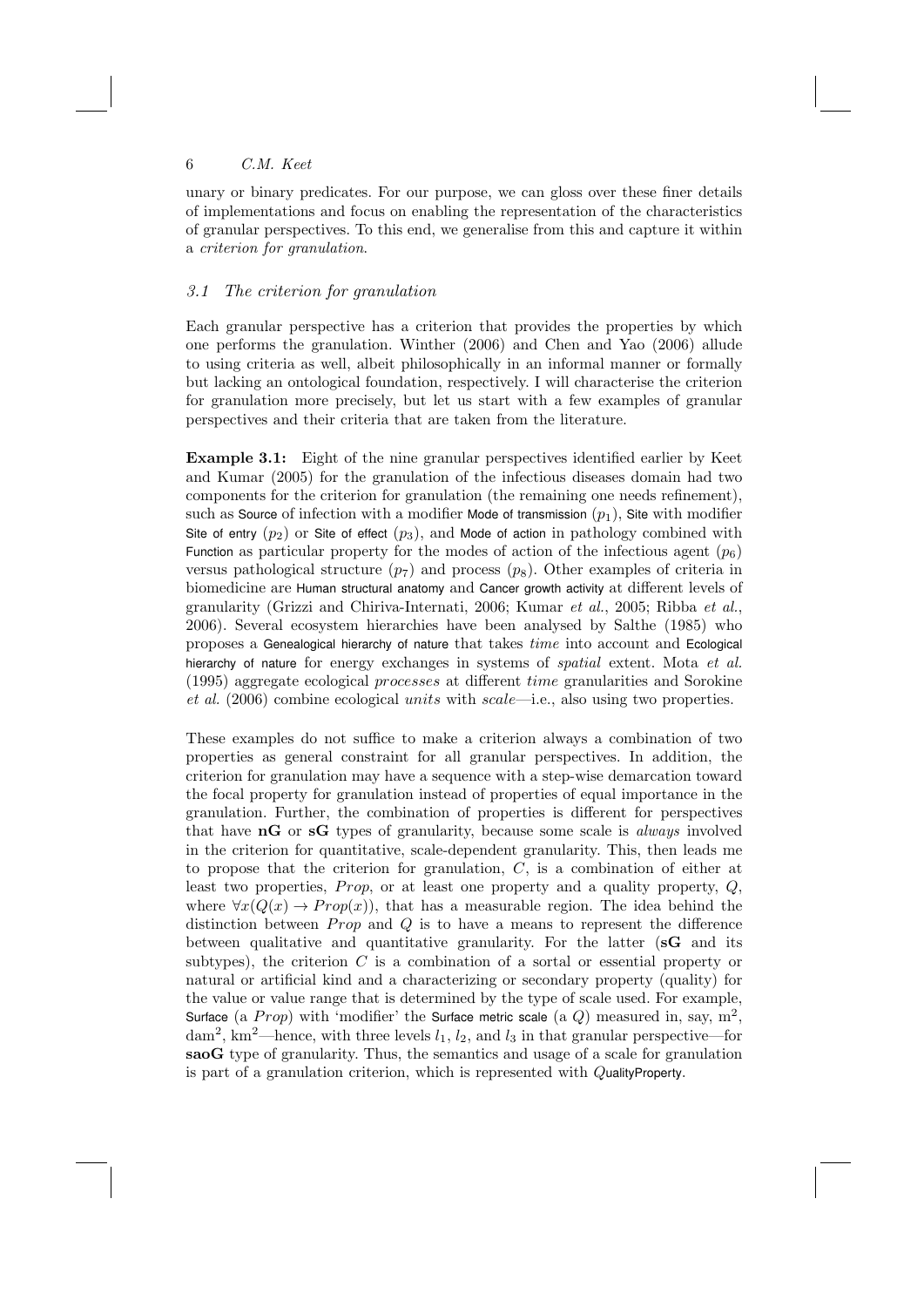Let us introduce some axioms and definitions, for which we assume to have a suitable first order language  $\mathcal L$  with model-theoretic semantics. We use  $has_value(x, y)$  (Definition 3.2 and Proposition 3.3) for a means to record the values<sup>2</sup> (Proposition 3.4). Let us also make explicit the above-mentioned association between  $Q$  and  $\mathbf{SG}$  (Proposition 3.5), which is rather weak now, but it will be refined later on.

**Definition 3.2:** (has\_value) The has\_value relation relates a property with its value:  $\forall x, y(has\_value(x, y) \rightarrow Prop(x) \land V(y)).$ 

**Proposition 3.3:** Each quality property  $Q(x)$  has some value  $V(y)$ , which is related through the relation  $has\_value(x, y)$ :  $\forall x (Q(x) \rightarrow \exists y (has\_value(x, y))$ .

**Proposition 3.4:** By upward distributivity, value(s) of the property/ies  $Prop$ and/or Q of the criterion are also values of the criterion  $C: \forall x, y(has\_value(x, y) \rightarrow$  $\exists z(has\_value(z, y) \wedge C(z))$ .

**Proposition 3.5:** If a criterion C has at least one *Prop* and exactly one  $Q$ , then it is somehow associated with granulation type sG.

For qualitative types of granularity  $(nG \text{ and its subtypes in Figure 1}),$  the criterion supplies the *category* to which the properties of the entities belong, e.g. processes, social entities, whereas the amount of specific properties of the individual entities considered at a finer-grained level increases (such as with taxonomic subsumption). In addition, the properties combined for a single criterion are less than or equal to the full combination of properties that are necessary for the universal or concept, or instances thereof. That is, any criterion  $C$  will not provide a single obvious property with changing numerical values for non-scale-dependent levels across the hierarchy. For instance, in the straightforward perspective of human structural anatomy, we have  $l_i = \text{Organ and } l_j = \text{Cell without an obvious distinctive value other than}$ a change in name (not using a measurement). Or take processes, where, say, Pathological process of infectious diseases is granulated according to nrG, we can have a granulation with processes and part-processes so that an entity Congestion, is involved in Inflammation. Congestion possibly can reside in some other granular perspective as well so that not all properties of Congestion are taken into account in this granular perspective.

We need a way to relate those properties that combine into a criterion it is used for, CP (Definition 3.6), and use that relation in a basic definition of criterion C in Definition 3.7.

**Definition 3.6:** (CP) The relation  $\overline{CP}$  relates a criterion  $\overline{C}$  to the properties it combines:  $\forall x, y(CP(x, y) \rightarrow C(x) \land Prop(y)),$  where at least two properties participate:  $\forall x (C(x) \rightarrow \exists^{\geq 2} y \; CP(x,y))$ 

**Definition 3.7:** (Criterion) Each criterion  $C$  is a combination of either

- at least two properties  $Prop$  but not a quality property  $Q$ , i.e.,  $\exists^{\geq 2} y (Prop(y) \wedge \neg Q(y)),$  or
- at least one Prop and exactly one Q, i.e.,  $\exists y \exists! z (Prop(y) \land Q(z) \land \neg (y = z)).$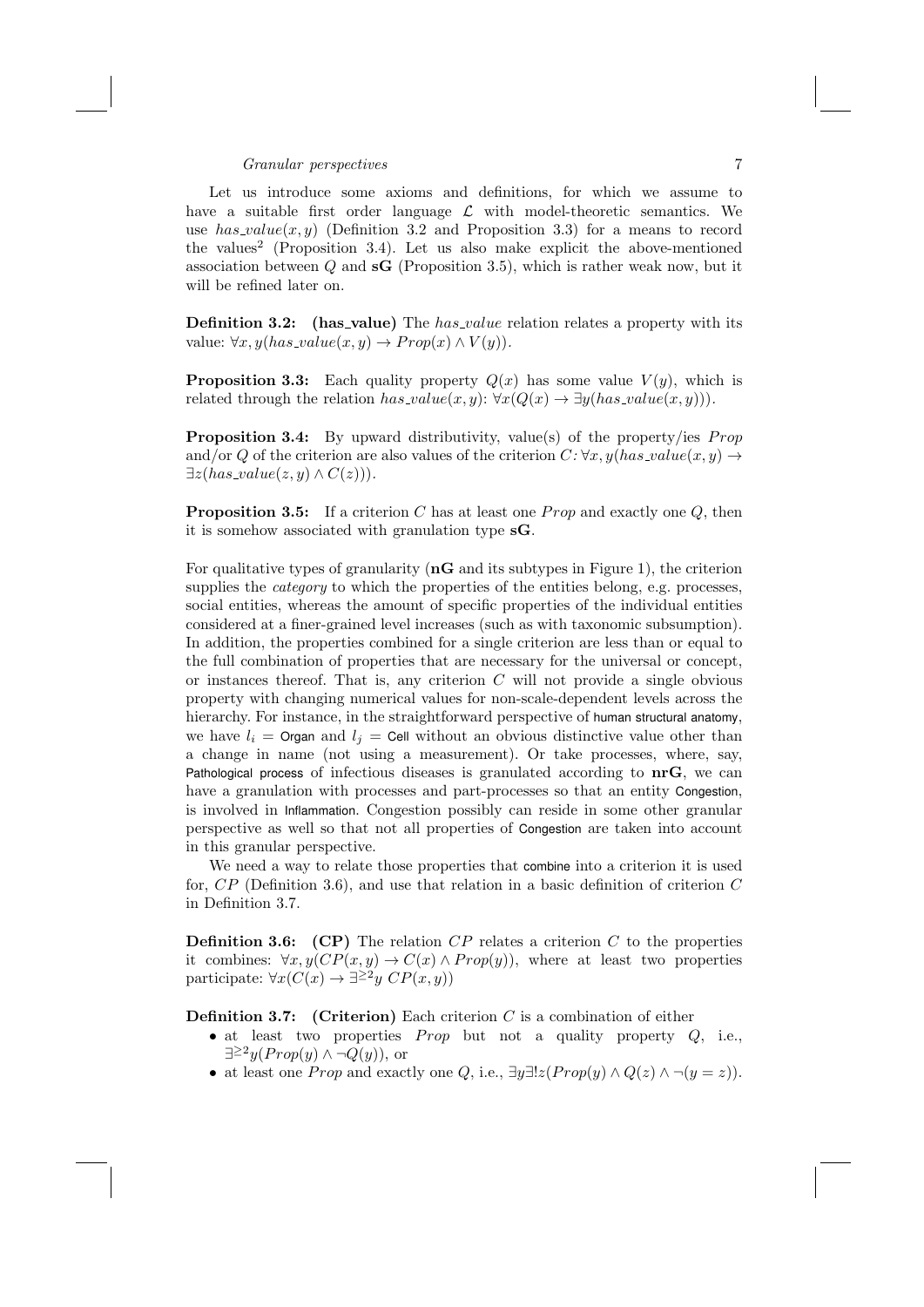which are related to  $C$  through the  $CP$  relation. More precisely:  $\forall x((C(x) \rightarrow \exists^{\geq 2} y(CP(x,y) \wedge Prop(y) \wedge \neg Q(y))) \vee (C(x) \rightarrow \exists y \exists! z(CP(x,y) \wedge \neg Q(y)))$  $CP(x, z) \wedge Prop(y) \wedge Q(z) \wedge \neg (y = z)).$ 

Both the process of selection of properties used for a particular granulation and how they are combined to form the granulation criterion is still somewhat underspecified and may benefit from further ontological investigation by philosophers, which is outside the scope of this paper. In any case, the criterion provides the what is to be granulated in addition to the the type of granularity (TypeOfGranularity,  $TG$ ) that provides the how.

## 3.2 The granular perspective

The criterion and type of granularity have to be related to the granular perspective (GranularPerspective,  $GP$ ) before defining it. The former is done with the relation  $RC$ (read: has criterion, Definition 3.8) and the latter through  $RG_p$  (read: has granulation, Definition 3.9) where the greek letters serve as syntactic sugar for the eight leaf types of granularity (i.e., a finite list of first order axioms so that it remains within first order logic).

**Definition 3.8:** (**RC**) Relation  $RC(x, y)$  holds between perspective  $GP(x)$  that has criterion  $C(y)$ :  $\forall x, y(RC(x, y) \rightarrow GP(x) \land C(y)).$ 

**Definition 3.9:** ( $\mathbf{RG}_p$ ) The relation  $RG_p(x, \phi)$  holds if  $GP(x)$  and  $TG(\phi)$  where  $TG$  is the type of granularity from the taxonomy of types of granularity (Keet, 2010):  $\forall x, \phi(RG_p(x, \phi) \rightarrow GP(x) \land TG(\phi)).$ 

In addition to the typing of  $RC$  and  $RG_p$ , several constraints can be added. First, one can add an existential quantification to RC, because there is no reason to have a criterion for granulation in an information system without actually using it (Proposition 3.10). Second, one can neither use more than one criterion for one perspective nor use none, therefore Proposition 3.11 is added. The intuition of this proposition is that, ontologically, it is nonsense to combine, say, criterion  $c_1$ Human pathological processes at different levels of granularity with  $c_2$  = Mouse structural anatomy at different levels of granularity to make one single hierarchy of levels. (No criterion amounts to selecting nothing or everything, which is no granulation.)

**Proposition 3.10:** Each criterion must participate in a RC:  $\forall x (C(x) \rightarrow$  $\exists y \ RC(y,x)).$ 

**Proposition 3.11:** Each perspective has exactly one criterion:  $\forall x (GP(x) \rightarrow$  $\exists! y \; RC(x,y)).$ 

Recollecting one must use a type of granularity for granulation, we obtain a mandatory participation of  $GP$  in the  $RG_p$  relation, because if one does not use a type of granularity at all, then one does not granulate as it would negate any granular structure among entities. Also, one should not mix different ways of granulation in one perspective lest the hierarchy of levels will be inconsistent. This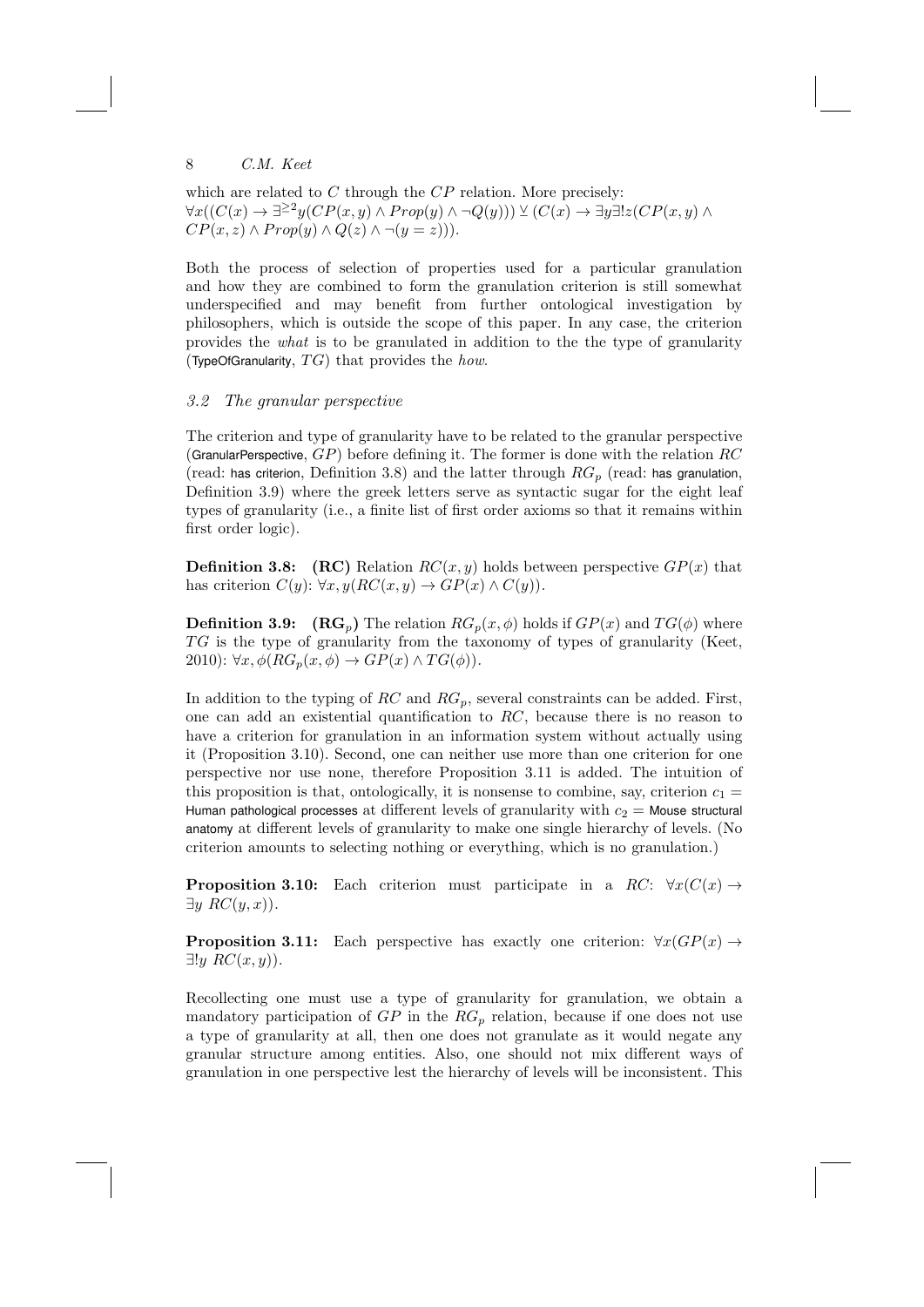is so because each type of granularity in the taxonomy is disjoint and the structure of the contents is different for each leaf type, hence combining two or more types leads to a contradiction. Thus, also for  $RG_p$ , there is exactly one TG for each  $GP$ :

Lemma 3.12: Each perspective has exactly one type of granulation:  $\forall x (GP(x) \rightarrow \exists ! \phi \ RG_p(x, \phi)).$ 

Visualising this set of constraints in Figure 1, we now have completed the path from Granular Perspective  $(GP)$  through exactly one has criterion  $(RC)$  to Criterion  $(C)$ —which combines at least 2 Property  $(Prop)$ —and Granular Perspective  $(GP)$  has granulation  $(RG_p)$  exactly one TypeOfGranularity  $(TG)$ . Even with these basic relations and constraints, one can devise a simple definition that is easy to implement in information systems. Let  $D<sup>f</sup>$  denote the entity that demarcates the granulation components for the granulated entities and that contains all the explicitly defined granular perspectives to granulate the subject domain, where  $RE$  is the relation between between  $D<sup>f</sup>$  and  $GP$  (see below). In addition, we reuse the notions of concept  $(CN)$  and definition  $(DF)$  from the DOLCE foundational ontology (Masolo et al., 2003). Then one can define  $GP$  as:

Definition 3.13: (Granular perspective (simple definition))  $\forall x \exists ! w, y, z, \phi$ such that  $GP(x)$  is a concept  $CN(x)$ , has a definition  $DF(x, y)$ , relates to its criterion  $C(z)$  through the relation  $RC(x, z)$ , has granulation,  $RG_p$ , of type  $TG(\phi)$ and is contained in a domain  $D^f(w)$ , i.e.:  $\forall x (GP(x) \triangleq \exists w, y, \exists ! z, \phi (DF(x, y) \land$  $RC(x, z) \wedge RE(x, w) \wedge RG_p(x, \phi)).$ 

Ontologically, more characteristics can be represented, but this comes at the cost of the need for a computationally more complex language, which is due to the identification constraint over the path between  $C$  and  $TG$  through  $GP$ . The additional identification constraint is particularly interesting for modelling with granularity, and therefore we will introduce it here as a constraint that can be added to the definition. To arrive at the point where we can prove the identification constraint holds, we start with Lemma 3.14, which strates that if one uses a Q in the criterion, then one uses scale-based granularity  $(s\mathbf{G})$ .

**Lemma 3.14:** If  $C(x)$  has a  $Q(y)$  and  $RC(z, x)$ , then that  $GP(z)$  has granulation type  $\mathbf{sG:} \quad \forall x \exists z, \phi((C(x) \rightarrow \exists! y (CP(x, y) \land Q(y))) \land RC(z, x) \land$  $RG_p(z, \phi) \rightarrow (\phi \rightarrow sG)).$ 

Proof: First, recollect Definition 3.7 and its main disjunction. Given we have a Q, then the second part after the exclusive-or in Definition 3.7 must hold. Second, we have the typing of RC (Definition 3.8) and existential quantification,  $\forall x (C(x) \rightarrow \exists y \ RC(y,x))$  (Proposition 3.10)

therefore, there has to be an instance, a, of  $GP$  (first argument in  $RC$ ). Given this instance a, Definition 3.9 of  $RG_n$  and

 $\forall x (GP(x) \rightarrow \exists ! \phi \ RG_p(x, \phi))$  (Lemma 3.12) therefore, there must be a  $\phi$  that is a TG (by the 'exactly one' [ $\exists$ !] and typing of  $RG_n$ ). By having Q (first point) and Proposition 3.5, then  $\phi = sG$ , therefore  $GP(z)$  has granulation type **sG**.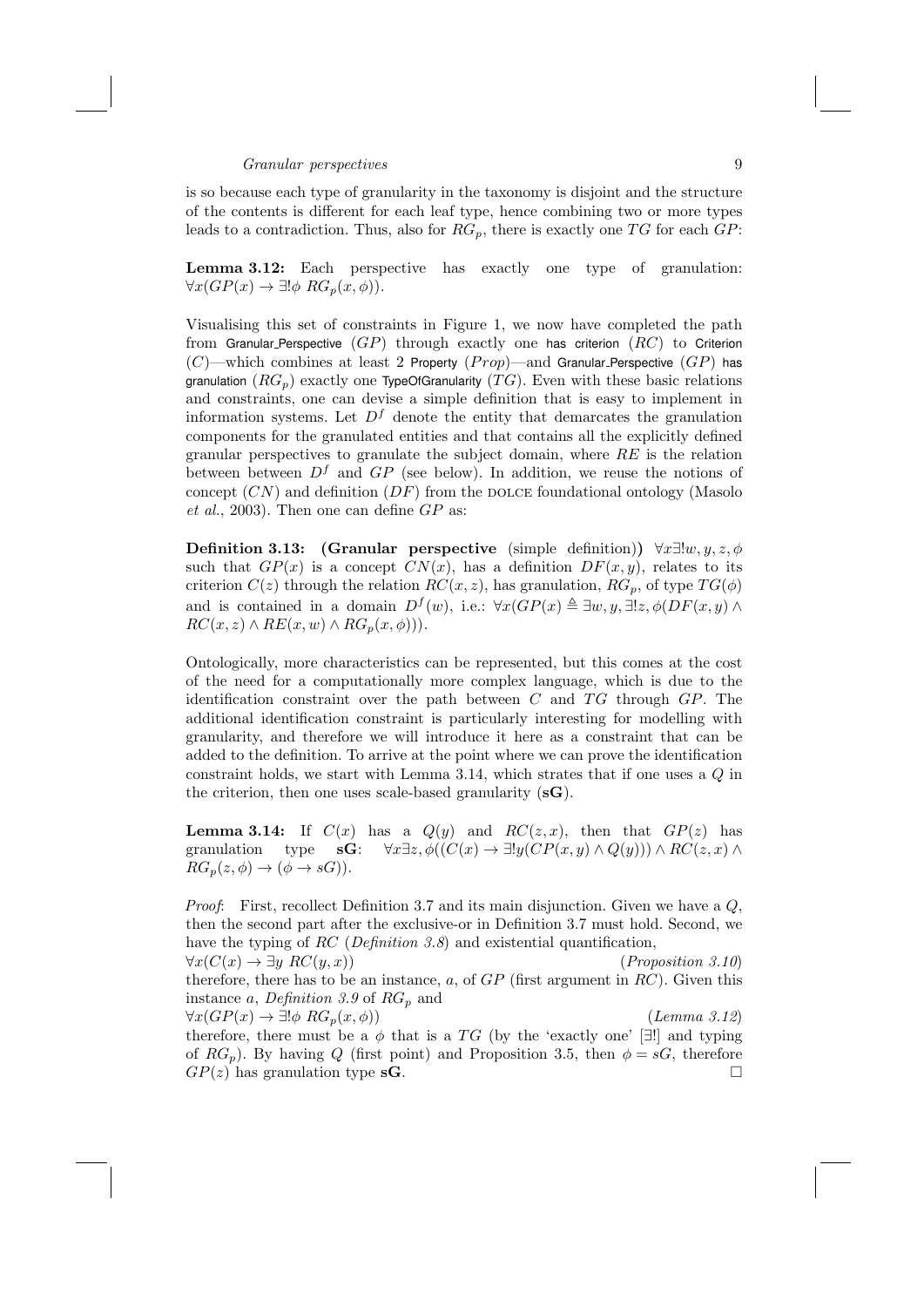It follows immediately from this proof that the first part of the definition of C applies to  $\mathbf{n}$  (Corollary 3.1), thanks to the exclusive-or in the definition of C and that the subtypes in the taxonomy of types of granularity are disjoint.

**Corollary 3.1:** If  $C(x)$  has  $\geq 2$  properties  $Prop(y)$  and  $\neg Q(y)$ , then  $GP(z)$  has granulation type nG.

The interesting property of granular perspectives that really contributes toward identification, is the possibility to reuse a criterion provided the type of granularity is different (Lemma 3.15). From this proof it follows that the combination of criterion and type of granulation determines uniqueness of a GP (Theorem 3.16); that is, together they provide the necessary and sufficient conditions for identity of GP (this will be illustrated with an example afterward).

**Lemma 3.15:** A criterion  $C$  can be used with more than one perspective  $GP$ , provided the perspectives have distinct granulation types  $\forall x_1, x_2, y, \phi_1, \phi_2(RC(x_1, y) \wedge RC(x_2, y) \wedge RG_p(x_1, \phi_1) \wedge RG_p(x_2, \phi_2) \wedge \neg(x_1 =$  $x_2$ )  $\rightarrow \neg (\phi_1 = \phi_2)$ ).

*Proof:* For each GP we have a  $C(y)$  and a  $TG(\phi)$ , because of

 $\forall x (GP(x) \rightarrow \exists! y \ RC(x, y))$  (Proposition 3.11)

 $\forall x (GP(x) \rightarrow \exists ! \phi \ RG_n(x, \phi))$  (Lemma 3.12) Assume for some y, i.e., instance  $c_1 \in C$ , and some  $\phi$ , there is the same instance of  $x, p_1 \in GP$ , i.e.,  $RC(p_1, c_1)$  and  $RG_p(p_1, \phi)$  hold too. Let us reuse  $\phi$  for some other perspective,  $p_2 \in GP$ , so that  $RG_p(p_2, \phi)$  and assume  $p_2 \neq p_1$  hold. Let us also reuse  $c_1$  for some other perspective,  $p_3 \in GP$ , *i.e.*,  $RC(p_3, c_1)$  and assume  $p_3 \neq p_1$ hold. Then we have two cases:

(i)  $p_3 = p_2$ : then by Proposition 3.11 and Lemma 3.12 either  $p_3 = p_2 = p_1$  (thus contradicting the assumptions  $p_2 \neq p_1$  and  $p_3 \neq p_1$ ) or there is an elusive property  $\alpha$  to negate the equality. There is no  $\alpha$ , hence, it must lead to identity of GP with  $C$  and  $TG$ . Thus,

 $\forall x_1, ..., x_4, y_1, y_2, \phi_3, \phi_4(RC(x_1, y_1) \wedge RC(x_2, y_2) \wedge RG_p(x_3, \phi_3) \wedge RG_p(x_4, \phi_4) \wedge$  $y_1 = y_2 \wedge \phi_3 = \phi_4 \rightarrow x_1 = x_2 = x_3 = x_4$ .

(ii)  $p_3 \neq p_2$ : then by Lemma 3.12, we have  $RG_p(p_3, \phi')$  and  $\phi \neq \phi'$ , and by Proposition 3.11, we have  $RC(p_2, c_2)$  and  $c_1 \neq c_2$ .

Thus, reuse of criterion  $c_1$  with another  $TG$ ,  $\phi'$ , is demonstrated in (ii) with  $p_3$ .

**Theorem 3.16:** The *combination* of some  $C(y)$  with a  $TG(\phi)$  determines uniqueness of each  $GP(x)$ .

*Proof*: Follows from Lemma 3.15, point (i).  $\square$ 

Illustrating the idea of the proofs, one can have, say, a  $c_i =$  Mouse structural anatomy that can be granulated according to different mechanisms, such as by a partonomy  $(\phi)$  and as a taxonomy  $(\phi')$ , so that there are two different granular perspectives,  $p_1$  and  $p_2$ . One can reuse  $(\phi)$  with another criterion, say,  $c_i =$  Human structural anatomy to obtain a third perspective,  $p_3$ , but if we combine it again with Mouse structural anatomy, then we obtain the same perspective  $p_1$ . It trivially follows from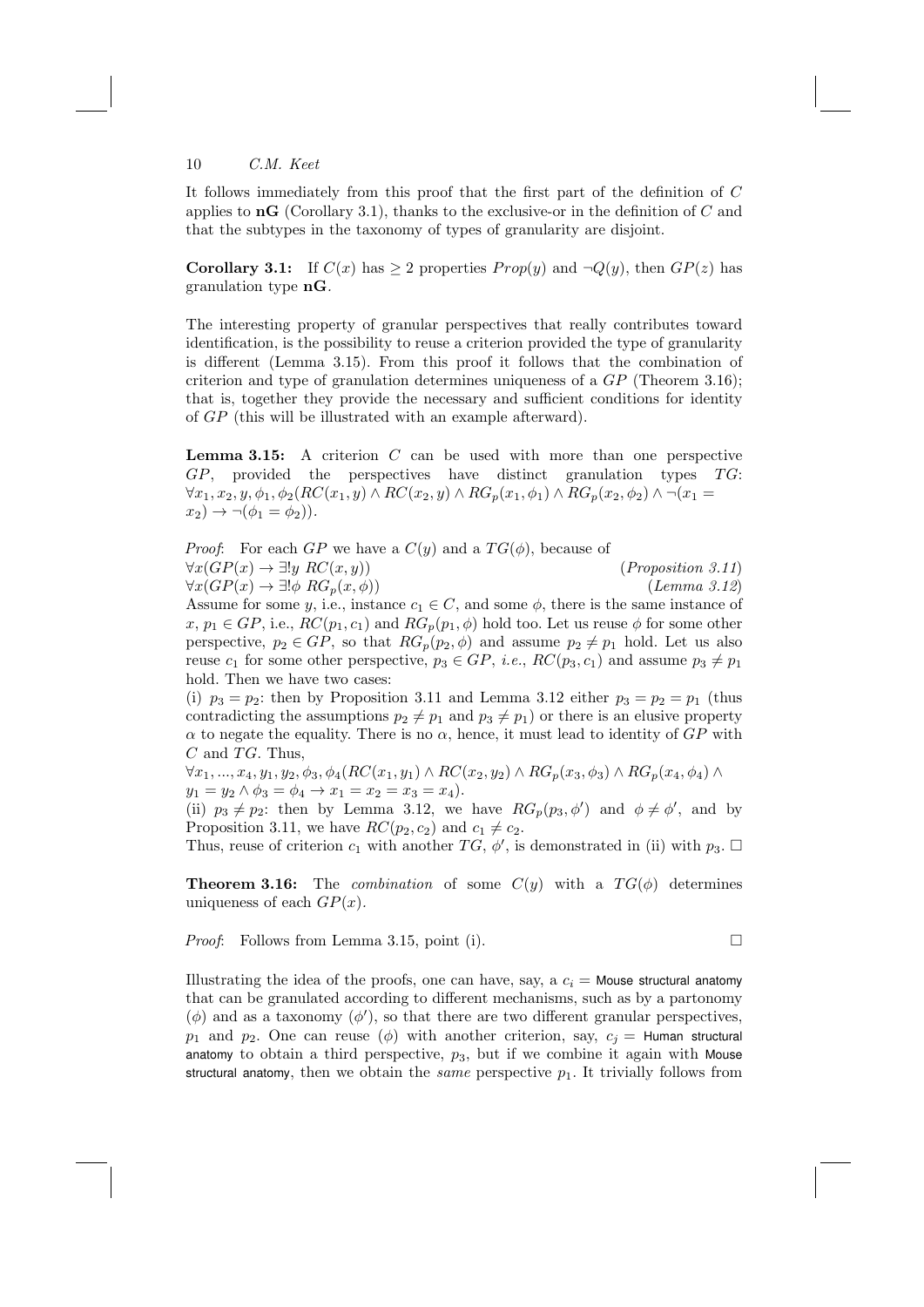Lemma 3.15 and Theorem 3.16 that the perspectives are unique for a particular granulation system  $D<sup>f</sup>$ . To do this, we have to introduce the relation between  $D<sup>f</sup>$ and GP first, which is the topic of the next subsection.

## 3.3 Relating the domain framework, perspective and level with RE

From an ontology viewpoint, it is more appropriate to use the notion of  $D^f$ compared to a simple set of perspectives, and to explicitly relate that to the perspectives with the relation RE because  $D<sup>f</sup>$  and GP (as well as Granular Level, GL) are, conceptually, the frames wherein the data or knowledge is allocated during the granulation. It is also representationally more convenient, because one can represent more semantics of how they are related and put constraints on the relations as one pleases. In addition, considering relating a granular level to its perspective, we can use the same relation.

Several options to characterise  $RE$  can be argued for, which are, most commonly, (i) the data-centric set-theoretic one as if  $GP$  is a subset of  $D<sup>f</sup>$  and GL of GP (the objects allocated into the levels may be, but not the intension at the type level),  $(ii)$  mereological using the (proper) parthood relation, or (iii) some other type of relation alike a  $used_in$  or  $belongs_to$ , which is rather ambiguous. Taking a closer look at parthood (Varzi, 2004), then it will have to be at least a proper parthood, because there is always more than one granular level in a perspective (Keet, 2007) (so there is always a remainder: at least one other level). In addition, taking the specification of types of part-whole relations (Keet and Artale, 2008), and recollecting that both GL and GP are concepts, and with DOLCE's concept CN subsumed by endurant  $ED$  (i.e.,  $CN \subseteq ED$  in dolce), then it could be parthood or containment. Containment fits well with a 'conceptual space' but less so with a portion of reality of a granular level. Taking the generic common denominator, the participating entity types delimit it to be proper parthood, ppart of. Therefore, RE is made a kind of ppart of and typed with  $D<sup>f</sup>$ ,  $GP$ , and  $GL$  as relata. Given that parthood is transitive, then if a  $GL$  is in a  $GP$  and a  $GP$  is in a  $D<sup>f</sup>$ , the  $GL$  is in the  $D<sup>f</sup>$ . The transitivity in the other direction, the *has ppart* relation, is valid with the restriction that it holds for the default case of one granulation domain with one or more perspectives. This brings us to the definition for  $RE$ , where proper parthood is defined in terms of parthood in the usual way (i.e.,  $\forall x, y(ppart\_of(x, y) \triangleq part\_of(x, y) \land \neg part\_of(y, x))$ ).

**Definition 3.17:** (RE) For all x there exists a y where the relation  $RE(x, y)$ , and its inverse RE<sup>−</sup>, holds between two of the three granularity components iff

- $GL(x) \wedge GP(y)$  or  $GP(x) \wedge D^f(y)$  for  $RE(x, y)$  and
- $D^f(x) \wedge GP(y)$  or  $GP(x) \wedge GL(y)$  for  $RE^-(x, y)$ , with
- $\forall x, y(RE(x, y) \rightarrow ppart\_of(x, y))$  and  $\forall x, y(RE^-(x, y) \rightarrow has\_ppart(x, y)).$

With this definition, preceding analysis, and proper parthood, we can demonstrate that RE has the properties of being acyclic and transitive (Lemma 3.18). Acyclic means that an object x does not have a path to itself, More precisely, let  $\varphi$  be a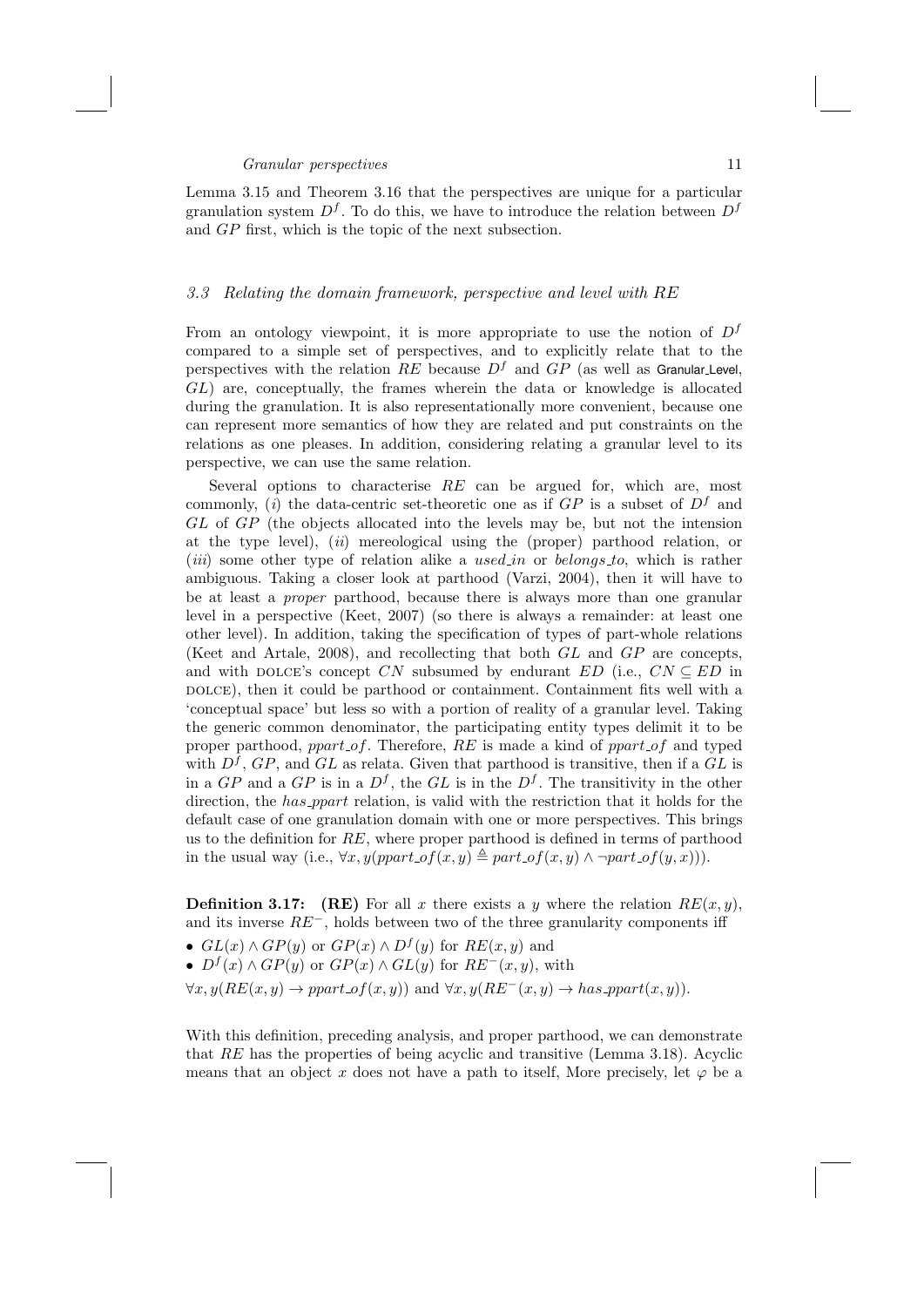variable ranging over relations, then a cyle can be written as (Eq. 1) and acyclicity is represented as  $\forall x \neg \varphi(x, x)$ .

$$
\forall x_1, ..., x_i, ..., x_n (\varphi(x_1, x_i) \rightarrow (\varphi(x_1, x_2) \land ... \land \varphi(x_{n-1}, x_n) \land (1 \le i \le n) \rightarrow x_1 = x_i))
$$
\n(1)

**Lemma 3.18:**  $RE$  and  $RE^-$  are acyclic and transitive.

Proof: We first demonstrate transitivity and then acyclicity. Given

 $\forall x, y(RE(x, y) \rightarrow part\_of(x, y))$  (from Definition 3.17) and from Ground Mereology that *ppart of* is irreflexive, asymmetric, and transitive (Varzi, 2004), therefore  $RE$  is transitive as well. Acyclicity of  $RE$ , *i.e.*, the negation of (Eq. 1) where  $\varphi$  is substituted with RE, holds, because of (i) the domain and range restrictions on RE (Definition 3.17) that prohibits a  $RE(x, y)$ where  $D^{f}(x)$  and  $GL(y)$ , or, say,  $GP(x)$  and  $GP(y)$ , and (ii) identity of the domain and range such that  $\neg(x_1 = x_i)$  can be shown because instances of GL, GP, and  $D<sup>f</sup>$  are distinct domain elements in any interpretation thanks to their definitions. This argument holds also for the inverse relation  $RE^-$ , where  $RE^-(x, y) \rightarrow$ has ppart $(x, y)$ , and the typing of domain and range restrictions of RE<sup>−</sup>.

With the  $RE$  relation in place, we now can return to where we left off at the end of Section 3.2, i.e., that it follows from Lemma 3.15 and Theorem 3.16 that the perspectives are unique for a particular granulation system:

Corollary 3.2: Granular perspectives are unique within the domain they are contained in:  $\forall x_1, ..., x_n, y(GP(x_i) \wedge D^f(y) \wedge RE(x_i, y) \rightarrow \neg(x_1 = x_2) \wedge ... \wedge$  $\neg(x_{n-1} = x_n)).$ 

Thus, all perspectives  $p_1 \nldots p_n \in GP$  contained in a  $D^f$  are disjoint. One cannot derive a complete coverage unless one takes a closed-world assumption and assume that all entities in the represented subject domain must be granulated. However, at this stage, I do not make such a limiting commitment to the closedworld assumption only, which therefore still leaves the option to add it to an implementation and to enforce it.

Observe that Corollary 3.2 does not exclude the possibility to have two or more versions of " $p_1$ " where the amount of levels in the perspectives are distinct, but then they reside in different granulation systems. This problem, which is a special case of standard data integration, is outside the scope of this paper and is discussed briefly in Chapter 5 of (Keet, 2008).

This concludes the initial characterisation and means for identification of granular perspectives. This affects the notion of granular level and what information about levels one can represent, as well as how the perspectives can be related to each other. For clarity of presentation, the former will be dealt with in the next section and the latter postponed to Section 5.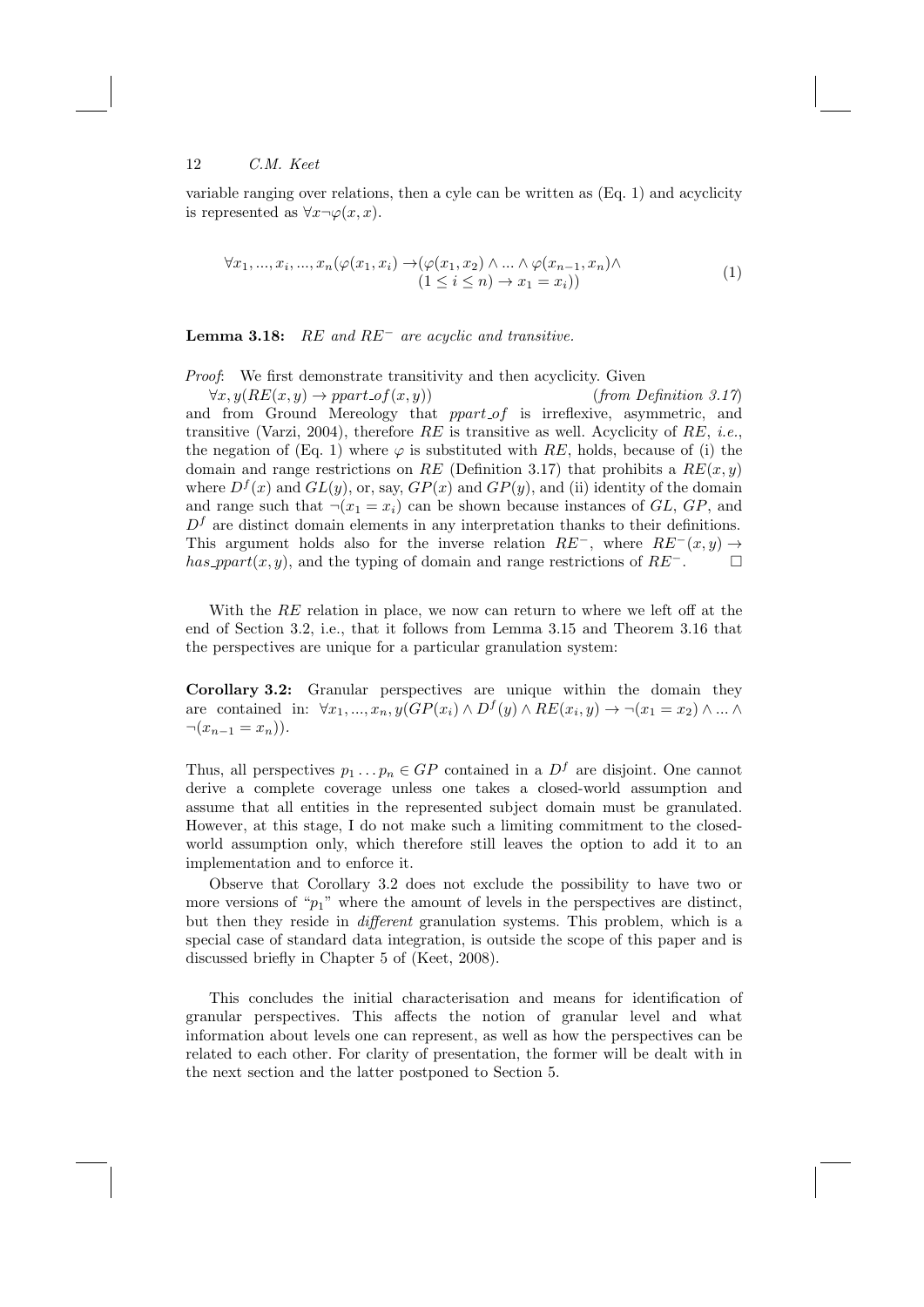# 4 Preliminaries of granular levels

Compared to a mere granulation hierarchy that poses no constraints on the granular levels, the characteristics of a granular perspective do affect what it contains. Analogous to  $GP$ , we can say that a *granular level*  $(GL)$  is 'something more' than merely an arbitrary collection of granules. The specification of a particular level of granularity in a subject domain makes sense only after knowing the criterion and type of granulation, which are provided by the GP. This leads to the observation that if one has a granular level, then there must be a perspective it is contained in, lest one creates levels freely by combining types of granularity or mixing criteria that would result in inconsistent granulation. To ensure the level and perspective are related, we can reuse RE introduced above and add an existential quantification on RE for the level (Proposition 4.1).

**Proposition 4.1:** For all x, where  $GL(x)$ , x is contained in a granular perspective:  $\forall x (GL(x) \rightarrow \exists y (RE(x, y) \land GP(y))).$ 

This axiom can be constrained further by availing of indistinguishability and similarity so that the perspective must have at least two granular levels in a granular perspective  $(\forall x(GP(x) \rightarrow \exists^{\geq 2} y(RE^{-}(x, y) \wedge GL(y)))$  (see Theorem 1 in Keet (2007)), because if there were only one level in the perspective, there is no granulation into coarser- and finer-grained details. With the relation between GL and GP established, we do not have to redefine the criterion for granulation for each granular level anymore, because this is already taken care of by  $GP$ 's criterion  $C$ . However, the values of  $GP$ 's criterion are needed to distinguish between different levels in a perspective and to establish that no two levels are identical in one granular perspective (i.e., each level can occur only once in a perspective). As for the type of granularity, the level clearly must adhere to the same type of granularity as its perspective. These properties of a granular level are consequences of both the nature of granular perspective and notions such as indistinguishability and similarity (Keet, 2007), but it does not preclude one from identifying and adding more properties or attributes to the notion of granular level. To arrive at such a basic, yet expandable, definition for GL, we first add a relation for  $GL$  that it also relates to a type of granularity,  $TG$ , which we realise with the adheres to relation, abbreviated in the formalisation with  $RG<sub>l</sub>$  (Definition 4.2). It has an existential quantification to ensure the type of granularity constrains the structure of the contents of that level (Proposition 4.3).

**Definition 4.2:**  $(RG_l)$  The relation  $RG_l(x, \phi)$  holds if  $GL(x)$  and  $TG(\phi)$ , i.e.,  $\forall x, \phi(RG_l(x, \phi) \rightarrow GL(x) \land TG(\phi)).$ 

**Proposition 4.3:** Each GL must adhere to a  $TG: \forall x (GL(x) \rightarrow \exists \phi \ RG_1(x, \phi)).$ 

With the addition of  $RG<sub>l</sub>$ , we have sufficient ingredients to provide a basic version of a definition for granular level. GL delimits what it is to be a level and of a certain level and, analogous to GP, has a definition and constraints, and is a concept, too. Hence, we reuse several categories from  $DOLCE$  (Masolo  $et$  al., 2003) again, being concept CN, definition  $DF$ , quality Q, and region V, and the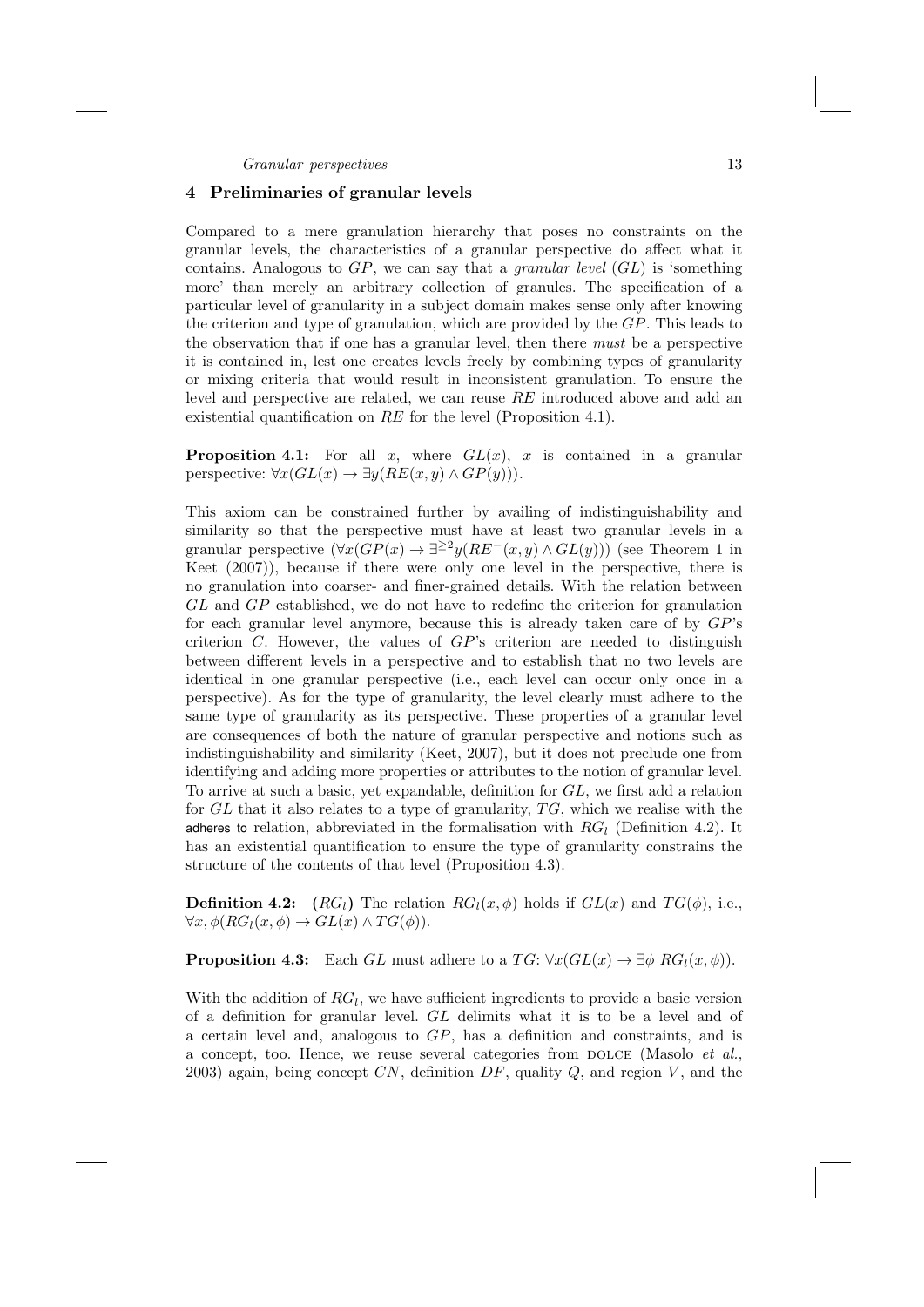previously introduced  $has_value(x, y)$  (Definition 3.2) and  $RE(x, y)$  (Definition 3.17) are reused.

Proposition 4.4: (Granular level (preliminary version))  $\forall x \exists! v, w, y, z \exists p$ such that  $GL(x)$  is a concept  $CN(x)$ , has a definition  $DF(x, y)$ , is related to  $GP(w)$  with  $RE(x, w)$  and uses criterion  $C(z)$  with  $RC(w, z)$  and has value $(z, v)$ where the value is in region  $V(v)$  for any  $GL(x)$  that *adheres to*  $\mathbf{s}\mathbf{G}, GL^s(x)$ , and z's label for any  $GL(x)$  that *adheres to* type **nG**,  $GL^{n}(x)$ . Entities residing in  $GL<sup>s</sup>(x)$  are similar to each other with respect to (the value z of)  $V(v)$ , entities residing in  $GL<sup>n</sup>(x)$  are similar to each other with respect to (the label of the universal of)  $Prop(p)$  of  $C(z)$ , and both are  $\varphi$ -indistinguishable with respect to its adjacent coarser-grained level; i.e.,  $\forall x(GL(x) \triangleq \exists! v, w, y, z(DF(x, y) \wedge GP(w) \wedge P(w))$  $RE(x, w) \wedge C(z) \wedge RC(w, z) \wedge R(v) \wedge has\_value(z, v)).$ 

Building upon this basic definition and the above-defined and proven characteristics, we can prove several additional properties. The so-called "role subset" (encircled " $\subset$ ") and "role equality" (encircled " $=$ ") constraints shown in Figure 1 will be proven first, which enforce that the perspective and the levels it contains have the same type of granularity:

$$
\forall x, y (GP(y) \land GL(x) \land RE(x, y) \rightarrow \exists! \phi (RG_p(y, \phi) \leftrightarrow RG_l(x, \phi)))
$$
\n(2)

We prove (2) in two steps: Lemma 4.5 alone does not ensure  $GP$  and its  $GL$  use the same TG because the " $\exists \phi$ " says there is at least one of them, but to achieve it is the same, we need Lemma 4.6.

**Lemma 4.5:** For each  $GP(x)$  and  $GL(y)$  over their join paths, the following holds: if  $GP(x)$  contains  $GL(y)$ , then  $GP(x)$  has granulation some TG and  $GL(y)$ adheres to some  $TG$ :

$$
\forall x, y (RE(x, y) \land GP(y) \land GL(x) \to \exists \phi (RG_p(y, \phi) \land RG_l(x, \phi)))
$$
\n(3)

Proof: First, given  $\forall x(GL(x) \rightarrow \exists y(RE(x, y) \land GP(y)))$  (Proposition 4.1)  $\forall x (GP(x) \rightarrow \exists^{\geq 2} y (RE^{-}(x, y) \wedge GL(y)))$  (Theorem 1 in (Keet, 2007)) therefore, if we have a  $GP$ , then there must be  $\geq 2$  instances of  $GL$  related to it and if we have a  $GL$  that there must be a  $GP$ . Assume a, b such that  $GP(a)$  and  $GL(b)$ , then with  $\forall y (GP(y) \rightarrow \exists ! \phi \ RG_p(y, \phi))$  (Lemma 3.12)

 $\forall x(GL(x) \rightarrow \exists \phi \ RG_l(x, \phi'))$ (from Proposition  $(4.3)$ ) either  $\phi = \phi'$  or  $\phi \neq \phi'$  so that there must be  $\geq 1$  TG and therefore (3) holds.  $\square$ 

**Lemma 4.6:** For each  $TG$ , some  $GL(x)$  adheres to that  $TG$  if and only if some  $GP(y)$  has a granulation  $RG_p$  that  $TG: \forall \phi(\exists y \ RG_p(y, \phi) \leftrightarrow \exists z \ RG_l(z, \phi)).$ 

Proof: Assume GP and GL are (mutually dependent) instantiated so that they must have a  $TG$  (Lemma 4.5). Given Lemma 3.12 and that each structure of level contents of the leaf types are distinct, then also  $\forall x(GL(x) \rightarrow \exists ! \phi \ RG_l(x, \phi'))$  must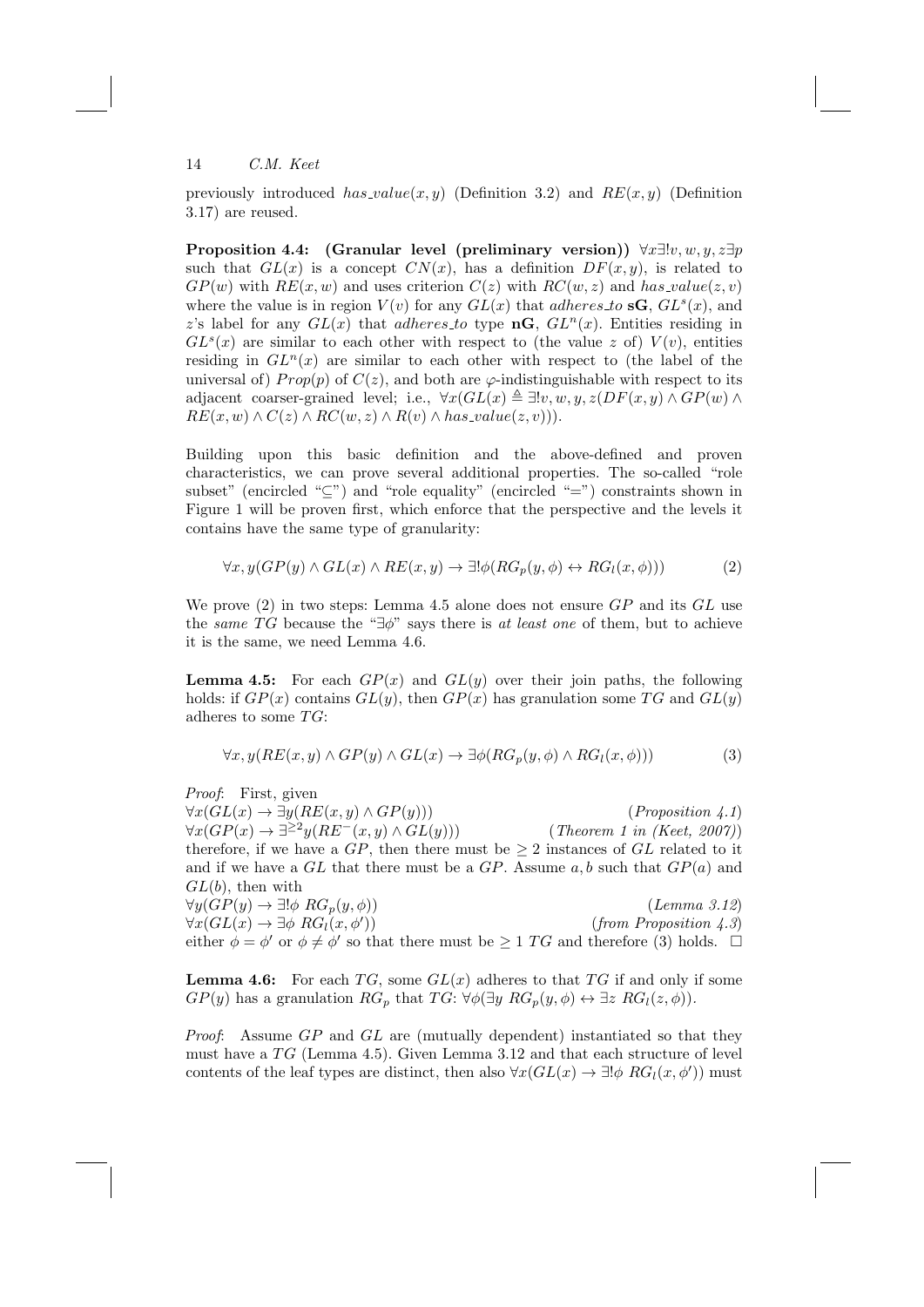hold, because combining two or more types leads to a contradiction. Further, from Proposition 4.4 we have "uses criterion  $C(z)$ ..." and by

 $\forall x (GP(x) \rightarrow \exists! y \ RC(x, y))$  (Proposition 3.11) RE relating GL to its GP, having  $\forall x (GP(x) \rightarrow \exists! y, \phi(RC(x, y) \land RG_p(x, \phi)))$  (Theorem 3.16) and aforementioned Lemma 3.12, therefore, the GL uses the same criterion as its  $GP$ , hence  $\phi = \phi'$  holds, too.

With these results, we can prove that each  $GL$  is contained in *exactly one GP*:

**Theorem 4.7:** For all x, where  $GL(x)$ , x is contained in exactly one granular perspective:  $\forall x (GL(x) \rightarrow \exists! y RE(x,y)).$ 

*Proof:* We already have at-least-one  $GL$  in  $GP$  (Proposition 4.1) and need to demonstrate the at-most-one  $(RE(x, y) \wedge RE(x, z) \rightarrow y = z)$ . GL uses the C of GP it is contained in (Proposition 4.4), which still permits a GL to be reused in another GP. However, GL adheres to the same  $TG$  as its GP it is contained in (Eq. (2)). Given

 $\forall x_1, ..., x_4, y_1, y_2, \phi_3, \phi_4(RC(x_1, y_1) \land RC(x_2, y_2) \land RG_p(x_3, \phi_3) \land RG_p(x_4, \phi_4) \land$  $y_1 = y_2 \wedge \phi_3 = \phi_4 \rightarrow x_1 = x_2 = x_3 = x_4$  (Theorem 3.16)  $\forall x_1, ..., x_n, y (GP(x) \wedge D^f(y) \wedge RE(x, y) \rightarrow \neg(x_1 = x_2) \wedge ... \wedge \neg(x_{n-1} = x_n))$ (Corollary 3.2)

there cannot be another  $GP$  with the same C and TG in one  $D<sup>f</sup>$ , hence, GL can be  $\leq 1$  time in a perspective. Thus,  $\geq 1$  and  $\leq 1$  is exactly one, *i.e.*,  $\forall x(GL(x) \rightarrow$  $\exists! yRE(x, y)$ 

With the declarative approach, it is in fact not that difficult to proceed further with an assessment if one can add more properties to GL. For instance, if the type of granularity permits or requires additional properties of granular levels. For qualitative granularity, one can take a closer look at possible and permissible granulation relations; that is, what the types of relations are that can hold between an object in a finer-grained granule and its level and an(other) object in the adjacent coarser-grained level. For quantitative granularity, the values of a level's usage of criterion is more encompassing or has a larger range than that of its adjacent finer-grained level for those levels that adhere to sG type of granularity. It is also possible to relate a function to such granular levels to be used for 'converting' contents of one level into its adjacent coarser level or vice versa e.g., 60  $*$  1 minute = 1 hour—and that there are  $\leq$  2 mathematical functions associated to a granular level to take care of the conversions between these values; the formalisation and proofs of these simple additions can be found in (Keet, 2008).

# 5 Linking perspectives and levels

We now have the basic machinery to address linking granular perspectives and their levels so as to solve the problem of linking hierarchies, like those mentioned in the introduction with examples in GIS and medicine. Two strategies are possible, being exploiting mereology to overcross perspectives and levels, and chaining levels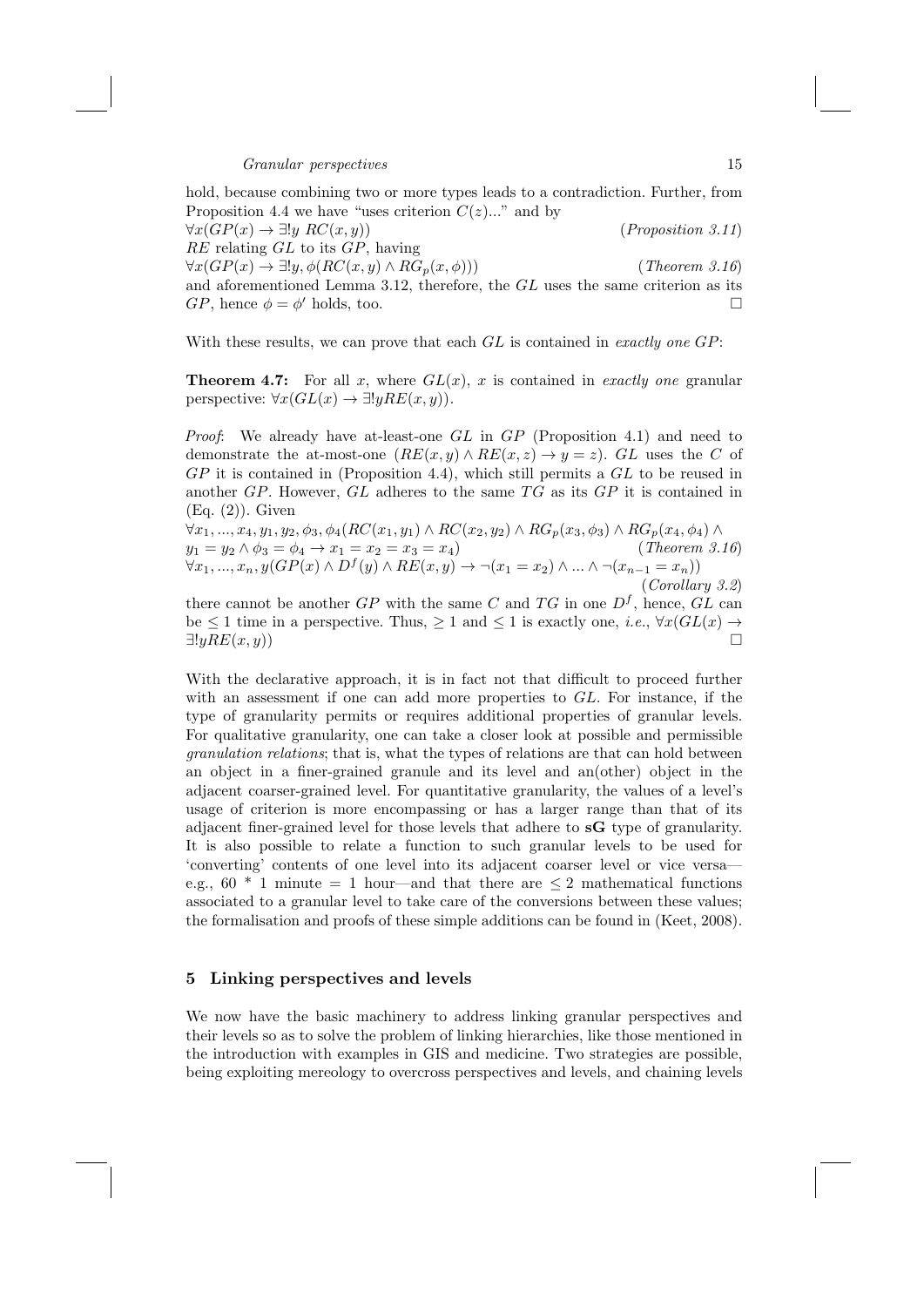through the relation between levels, RL (not elaborated on here), and between perspectives, RP, that is depicted with the links relation in Figure 1. The two options are schematically depicted in Figure 2. The 'simple' RP relation can be typed with the perspectives as relata (Definition 5.1), from which follows that RP is irreflexive and symmetric (Lemma 5.2).



Figure 2 Connecting levels and perspectives with RL and RP (A) or overlap and overcross (B); grey dots represent the entities in the levels, of which the dark grey ones overlap (i.e., an intersection on the sets of objects residing in the levels is not empty).

**Definition 5.1:** (RP) RP relates two distinct perspectives:  $\forall x, y(RP(x, y) \rightarrow GP(x) \land GP(y) \land \neg(x = y)).$ 

**Lemma 5.2:** RP is irreflexive,  $\forall x \neg RP(x,x)$ , and symmetric,  $\forall x, y(RP(x,y) \leftrightarrow$  $RP(y, x)$ .

*Proof:* Irreflexive: the " $\neg(x = y)$ " in Definition 5.1 and one or more unique perspectives (Corollary 3.2), therefore the relata can never be the same. Symmetric:  $RP$ 's distinct domain and range are both of type  $GP$ .

This relation already can deal with representing which perspectives have to be linked, like a  $p_i$  = Body sample with the  $p_j$  = Time units in  $RP(p_i,p_j)$  but not with a  $p_k$  = Human functional anatomy that are all three declared ina a granulated information system. One also can retrieve additional targeted information through using  $RP$ , which is not possible with the mereology-based strategy (discussed next) and it relies more on an overall framework for granularity. Let us take as example a  $d_i^f=$  Infectious Diseases (Keet and Kumar, 2005), Vibrio cholerae  $\rm located~at~the~Species$ level  $l_7$  in perspective  $p_1 =$  Linnaean Taxonomy and in  $l_3 =$  Inhibitor of a  $p_2 =$  Pathological mode of action. Then, using  $RL$  and  $RP$ , one can pick up information along the path to retrieve more knowledge by taking advantage of granularity to a greater extent; in casu, that at the coarser-grained  $l_1$  of  $p_1$ , V. cholerae is a Bacterium and of the pathology  $p_2$  in level  $l_1$  a Toxin-producer.  $RP$  together with the perspectives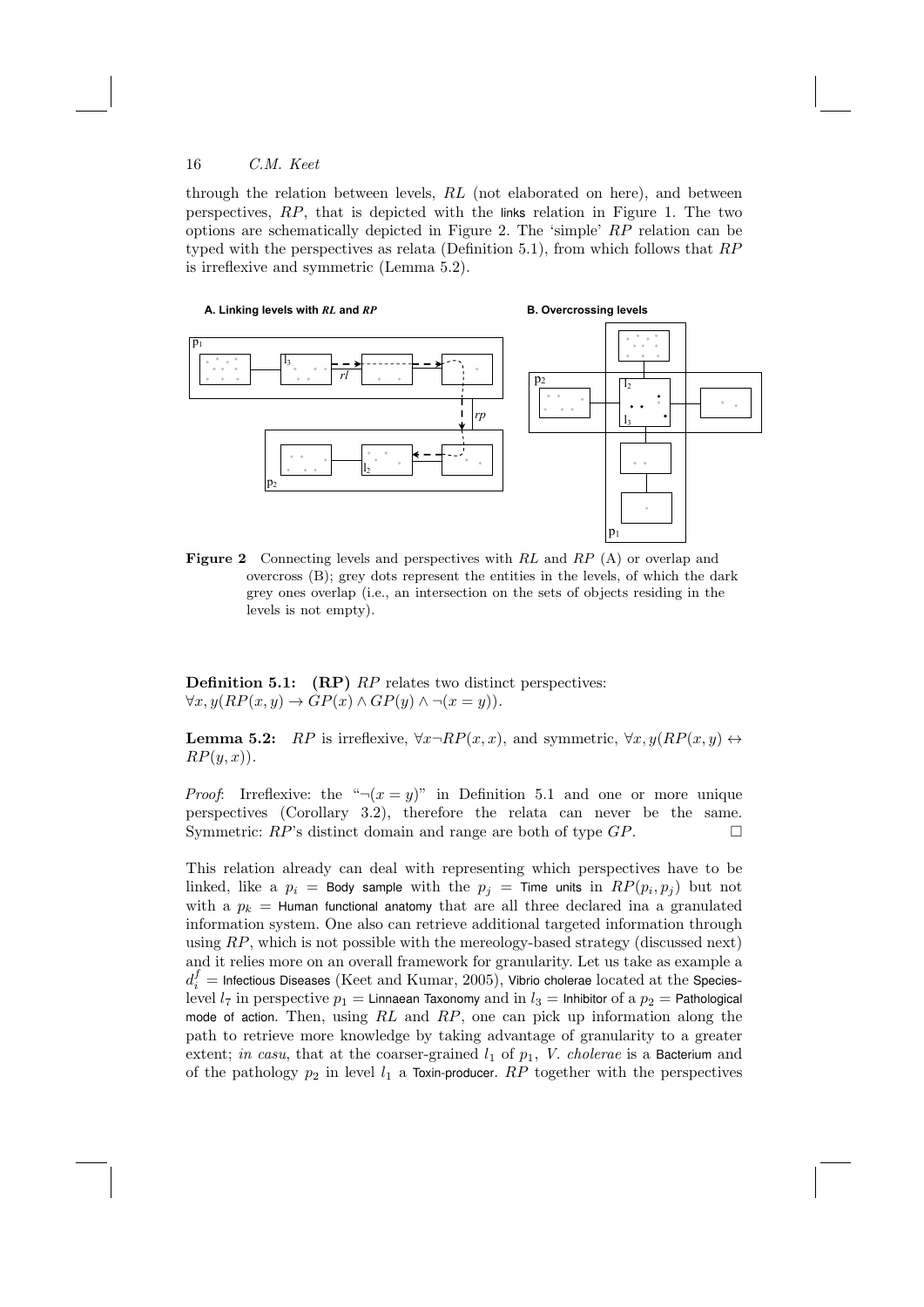Table 1 Sample granular perspectives for cartography with conditional levels across perspectives (based on Camossi et al. (2003)) that link human geography with physical geography.

| Admin $(\pi_1)$       | $_{RP}$<br>$\Leftrightarrow$ | <b>Hydro</b> ( $\pi_2$ ) (river with flow $\geq$ ) |
|-----------------------|------------------------------|----------------------------------------------------|
| Country               | $\Leftrightarrow$            | 100 000 litres/min                                 |
|                       |                              |                                                    |
| Province              | ⇔                            | 10 000 litres/min                                  |
|                       |                              |                                                    |
| Region                | $\Leftrightarrow$            | 2500 litres/min                                    |
|                       |                              |                                                    |
| Municipality          | $\Leftrightarrow$            | 1000 litres/min                                    |
|                       |                              |                                                    |
| Municipality district | $\Leftrightarrow$            | 250 litres/min                                     |

and their levels also make it easier to deal with the conditional perspectives as mentioned in the introduction, which is illustrated in the next example.

Example 5.3: Assume one wants to find correlations between the built environment and freshwater availability. To generate a cartographic map, the user needs a granular perspective of administrative entities and of hydrology. They are illustrated in Table 1, where  $\pi_1$ 's type of granularity is nrG and criterion Administrative region, and  $\pi_2$ 's type of granularity is sgpG and criterion River water throughput. The information retrieval has become trivial: if one selects the Municipality-level, then rivers with  $\geq$  1000 liters/min will be selected automatically thanks to  $RP$ . One may want to simplify this in an application (e.g., to increase performance) by declaring that each instantiation of RP holds at a specified level.

The second option is more elaborate and ontologically more precise. One can overcross perspectives, which means that the two levels are different, but they share at least some of their contents that thus overlap (depicted in Figure 2-B). Overlap and overcross have their usual semantics based on Ground Mereology (or an extension thereof) with  $part\_of$  as primitive relation (Varzi, 2004):

$$
\forall x, y (overcross(x, y) \triangleq overlap(x, y) \land \neg part \, of(x, y))
$$
\n
$$
(4)
$$

$$
\forall x, y (overlap(x, y) \triangleq \exists z (part\_of(z, x) \land part\_of(z, y)))
$$
\n(5)

Concerning conents of levels, recollect the notion of contents residing in a level (Section 2), which we denote with the *in level* relation between the contents and a level. We now can demonstrate that perspectives can overcross.

Lemma 5.4: Two levels in different perspectives can overcross:  $\forall x, y (overcross(x, y) \land GL(x) \land GL(y) \land \neg(x = y) \rightarrow \exists v, w (RE(x, v) \land$  $RE(y, w) \wedge \neg (v = w))$ 

*Proof*: The proof goes in two steps: first the " $-part_of(x, y)$ " of *overcross* is addressed, subsequently the "overlap(x, y)" part of overcross, where overcross is defined as in (4).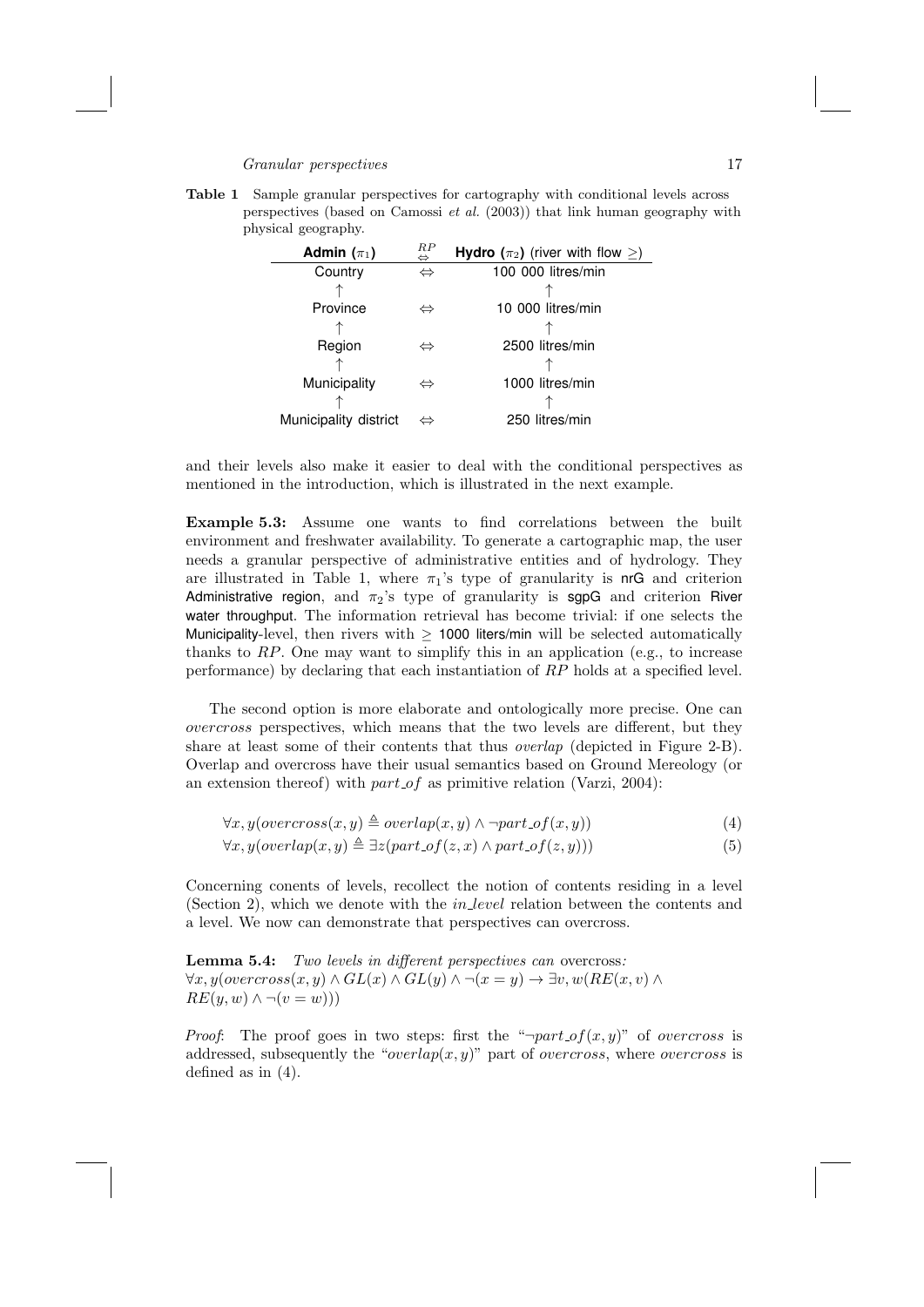1. From typing RE (Definition 3.17),  $GP(v)$  and  $GP(w)$ , with  $\neg (v = w)$ , therefore  $\neg(x = y)$ , because the combinations of criterion and granulation are distinct for the two levels (Theorem 3.16, Lemma 2); hence,  $\neg part_{of}(x, y)$  of *overcross* holds. 2. Demonstrate  $overlap(x, y)$ , defined as in (5). This applied to the axiom in the lemma implies that  $GL(x)$  and  $GL(y)$  must have a common part z. This is true if the content of a level stands in some part-whole relation to the frame that encloses the entities (/types) of the subject domain, because then the intersection of the contents of the two levels return the common part, which is  $z$ . Let the two sets with the levels' contents be denoted with X and Y, then  $X \cap Y = z$  and  $z = \neg \emptyset$ . Given that the entities (/types) are not structural parts of granular levels, it will have to be a type of *containment* for overlap to hold. The *contained in* relation

 $\forall x, y (contained.in(x, y) \triangleq part_of(x, y) \land V(x) \land V(y) \land \exists z, w (has .3D(z, x) \land$  $has.3D(w, y) \wedge ED(z) \wedge ED(w))$  (Keet and Artale, 2008) is a subrelation of part of and satisfies this idea but not the relata, only part of and ppart of do. Given that the same entity (/type) can be in different levels and thus shared among  $\geq 1$  whole—but not in the same hierarchy—it has to be part of. Then, because  $\forall x, y(in\_level(x, y) \rightarrow part\_of(x, y))$  and  $X \cap Y = z$ , therefore  $overlap(x, y)$  holds.

Both 1 and 2 return true, and thereby the levels can overcross.

We can extend it to overcrossing perspectives as follows.

Theorem 5.5: If two levels in different perspectives overcross, then their perspectives overcross:  $\forall x_1, x_2, y_1, y_2$ (overcross(x<sub>1</sub>, x<sub>2</sub>) ∧ GL(x<sub>1</sub>) ∧ GL(x<sub>2</sub>) ∧  $GP(y_1) \wedge GP(y_2) \wedge RE(x_1, y_1) \wedge RE(x_2, y_2) \rightarrow overcross(y_1, y_2)).$ 

## Proof: Given that

 $\forall x, y(RE(x, y) \rightarrow part\_of(x, y))$  (Definition 3.17)  $\forall x, y(ppart_of(x, y) \rightarrow part_of(x, y))$  (Varzi, 2004) the parthood relations are transitive in Ground Mereology, and so is RE (Lemma 3.18), then the overcross from Lemma 5.4 implies the respective perspectives of the levels overcross.

Thus, we can have, say, entity A that is granulated with criterion  $c_1$  in  $p_1$  resulting in A' in a  $l_i$  in  $p_1$  and is granulated with  $c_2$  for  $p_2$ , allocated to  $l_j$  as A''. Overcrossing  $p_1$  with  $p_2$  and  $l_i$  with  $l_j$  ties  $A'$  to  $A''$ , providing the intersection where the properties of the entity combine to represent the property-rich  $A$ ; hence, a richer representation of that entity than in their separate perspectives. Example 5.6 illustrates this for bacteriocins.

**Example 5.6:** Let  $d_i$  be the domain of Bacteriocins, which are non-therapeutical antibiotics used in food science and the food industry to improve food safety and preservation. Tn5301 is the gene encoding for the bacteriocin Nisin. Tn5301 is in level  $l_3$  at the Gene-level in perspective  $p_1$ , and Tn5301 is in the Mobile DNA fragment-level and subsumed by the entity type Transposon in level  $l_2$  of a location perspective  $(p_2)$ . Overcrossing the two levels where the Tn5301s match, says that gene Tn5301 is on a transposon. Thus, the overlap provides a richer description of Tn5301, because it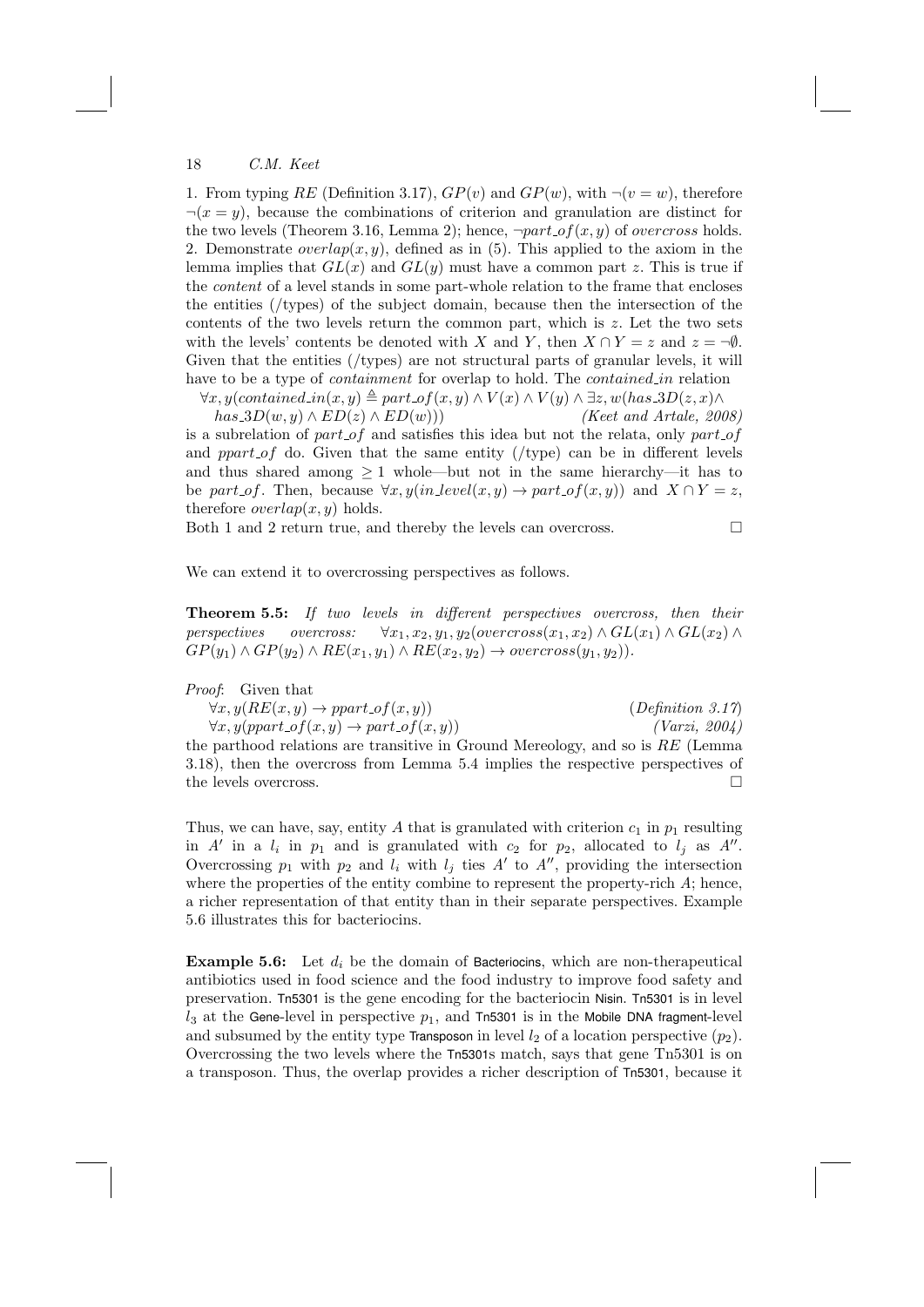combines more properties the entity type has than is represented with only one perspective.

Although Example 5.6 and Figure 2-B demonstrate overcross for two perspectives and levels, this can be any amount of relevant levels and perspectives. This has been worked out in more detail for examples in geographic information systems (Keet, 2009) and for biological material entities independently by Vogt (2010).

Overall, the overcross option has less representational overhead compared to asserting instances of RP between the perspectives, but it is expected that it requires more computation during query execution.

# 6 Conclusions

We have proposed a way to formally represent a granular perspective as an enhancement to bare granulation hierarchies by providing a means to identify each perspective within a domain by the unique combination of criterion and its type of granularity used for granulation. We also have demonstrated some consequences that such granular perspectives have on a characterisation of a level of granularity that resides within such a granular perspective. Principally, those levels must adhere to the same type of granularity as their perspective and each level resides in exactly one perspective. Moreover, these enhancements make it transparent to link perspectives in a usable and reusable way so as to realise more complex granular analyses, which was identified as a requirement by domain experts. Two proposals for the linking of granular perspectives were made, being a simple relation between the perspectives and a more elaborate way that relies on mereology.

We are currently investigating how the theory can be implemented most efficiently so as to enhance the granulated information systems with the representation of and reasoning over granular perspectives.

## References

- Bittner, T. and Smith, B. (2003). Foundations of Geographic Information Science, chapter A Theory of Granular Partitions, pages 117–151. London: Taylor & Francis Books.
- Camossi, E., Bertolotto, M., Bertino, E., and Guerrini, G. (2003). Issues on modelling spatial granularity. In Workshop on fundamental issues in spatial and geographic ontologies. 23 Sept. 2003. Ittingen, Switzerland.
- Chen, Y. H. and Yao, Y. Y. (2006). Multiview intelligent data analysis based on granular computing. In IEEE International Conference on Granular Computing (GrC2006), volume 1, pages 281–286. IEEE Xplore. 1.
- Grizzi, F. and Chiriva-Internati, M. (2006). The complexity of anatomical systems. Theoretical Biology and Medical Modeling, 2, 26.
- Keet, C. M. (2007). Granulation with indistinguishability, equivalence or similarity. In IEEE International Conference on Granular Computing (GrC2007), volume 2, pages 11–16. IEEE Computer Society. San Francisco, November 2-4, 2007.
- Keet, C. M. (2008). A Formal Theory of Granularity. Phd thesis, KRDB Research Centre, Faculty of Computer Science, Free University of Bozen-Bolzano, Italy.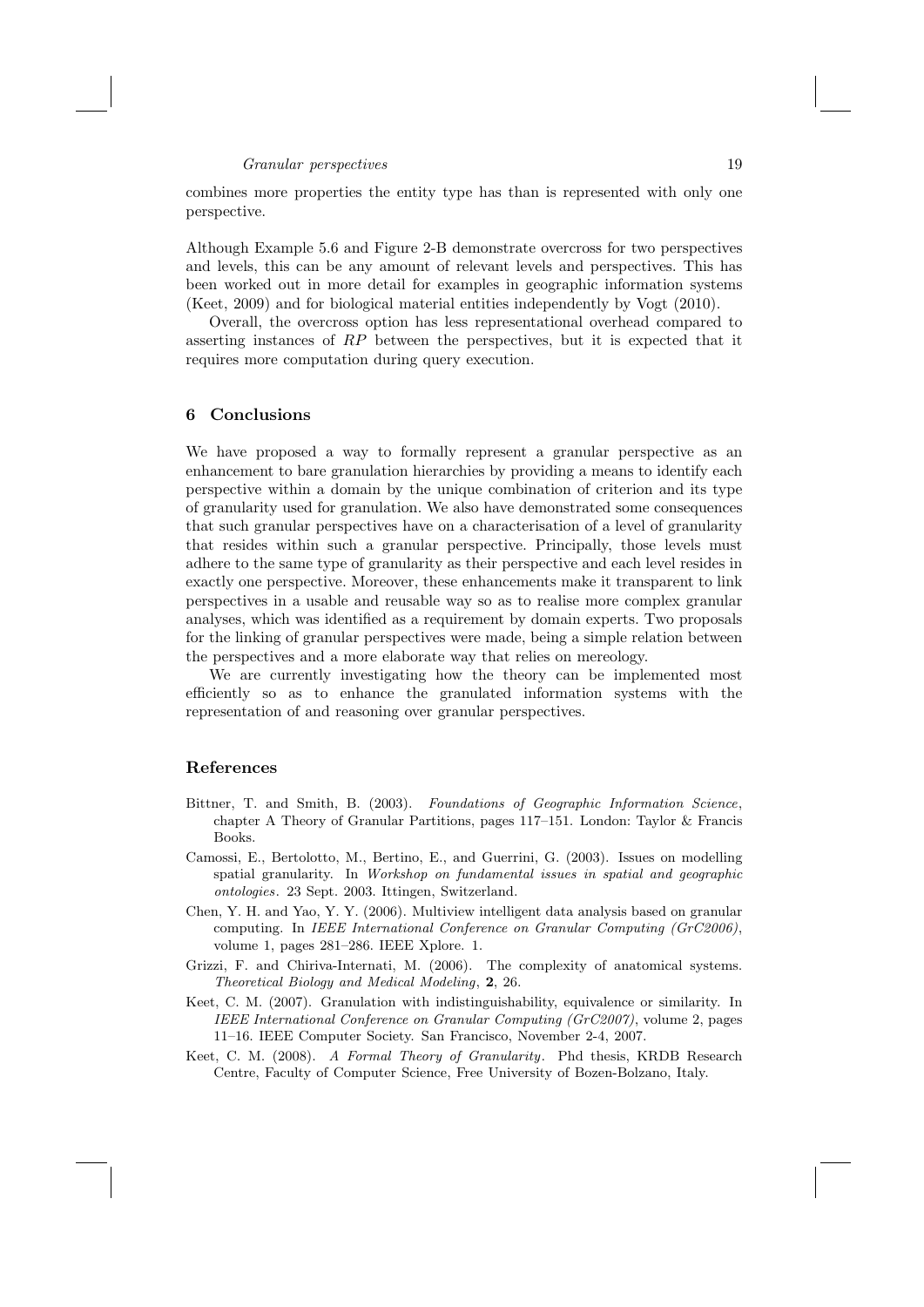- Keet, C. M. (2009). Structuring GIS information with types of granularity: a case study [estructuración de información SIG con tipos de granularidad: un estudio de caso]. In Proceedings of the 6th International Conference on Geomatics [VI Congreso Internacional de Geomática]. La Habana, Cuba, Feb 10-12, 2009.
- Keet, C. M. (2010). Novel Developments in Granular Computing: Applications for Advanced Human Reasoning and Soft Computation, chapter A top-level categorization of types of granularity, pages 81–117. IGI Global. ISBN: 978-1-60566- 324-1.
- Keet, C. M. and Artale, A. (2008). Representing and reasoning over a taxonomy of part-whole relations. Applied Ontology – Special issue on Ontological Foundations for Conceptual Modeling,  $3(1-2)$ ,  $91-110$ .
- Keet, C. M. and Kumar, A. (2005). Applying partitions to infectious diseases. In R. Engelbrecht, A. Geissbuhler, C. Lovis, and G. Mihalas, editors, Connecting Medical Informatics and bio-informatics (MIE2005), pages 1236–1241. Amsterdam: IOS Press. Geneva, Switzerland, 28-31 August, 2005.
- Kumar, A., Smith, B., and Novotny, D. D. (2005). Biomedical informatics and granularity. Comparative and Functional Genomics, 5(6-7), 501–508.
- Lin, T. (2009). Granular Computing I: the concept of granulation and its formal model. International Journal of Granular Computing, Rough Sets and Intelligent Systems ,  $1(1), 21-42.$
- Lin, Y. and Qing, L. (2007). A logical method of formalization for granular computing. In IEEE International Conference on Granular Computing (GrC'07), pages 22–27. IEEE Computer Society. Silicon Valley, USA, 2-4 Nov 2007.
- Masolo, C., Borgo, S., Gangemi, A., Guarino, N., and Oltramari, A. (2003). Ontology library. WonderWeb Deliverable D18 (ver. 1.0, 31-12-2003). http://wonderweb.semanticweb.org.
- Mota, E., Haggith, M., Smaill, A., and Robertson, D. (1995). Time granularity in simulation models of ecological systems. In Proceedings of the IJCAI Workshop on Executable Temporal Logics. Montreal, Canada.
- Qiu, T., Chen, X., Liu, Q., and Huang, H. (2007). A granular space model for ontology learning. In IEEE International Conference on Granular Computing (GrC'07), pages 61–65. IEEE Computer Society. San Francisco, November 2-4, 2007.
- Reformat, M. and Ly, C. (2009). Ontological approach to development of computing with words based systems. International Journal of Approximate Reasoning, 50, 72–91.
- Ribba, B., Colin, T., and Schnell, S. (2006). A multiscale mathematical model of cancer, and its use in analyzing irradiation therapies. Theoretical Biology and Medical Modeling, 3, 7.
- Salthe, S. (1985). Evolving hierarchical systems: their structure and representation. New York: Columbia University Press.
- Smith, B., Ashburner, M., Rosse, C., Bard, J., Bug, W., Ceusters, W., Goldberg, L., Eilbeck, K., Ireland, A., Mungall, C., OBI Consortium, T., Leontis, N., Rocca-Serra, A., Ruttenberg, A., Sansone, S.-A., Shah, M., Whetzel, P., and Lewis, S. (2007). The OBO Foundry: Coordinated evolution of ontologies to support biomedical data integration. Nature Biotechnology, 25(11), 1251–1255.
- Sorokine, A., Bittner, T., and Renscher, C. (2006). Ontological investigation of ecosystem hierarchies and formal theory for multiscale ecosystem classifications. Geoinformatica, 10(3), 313–335.